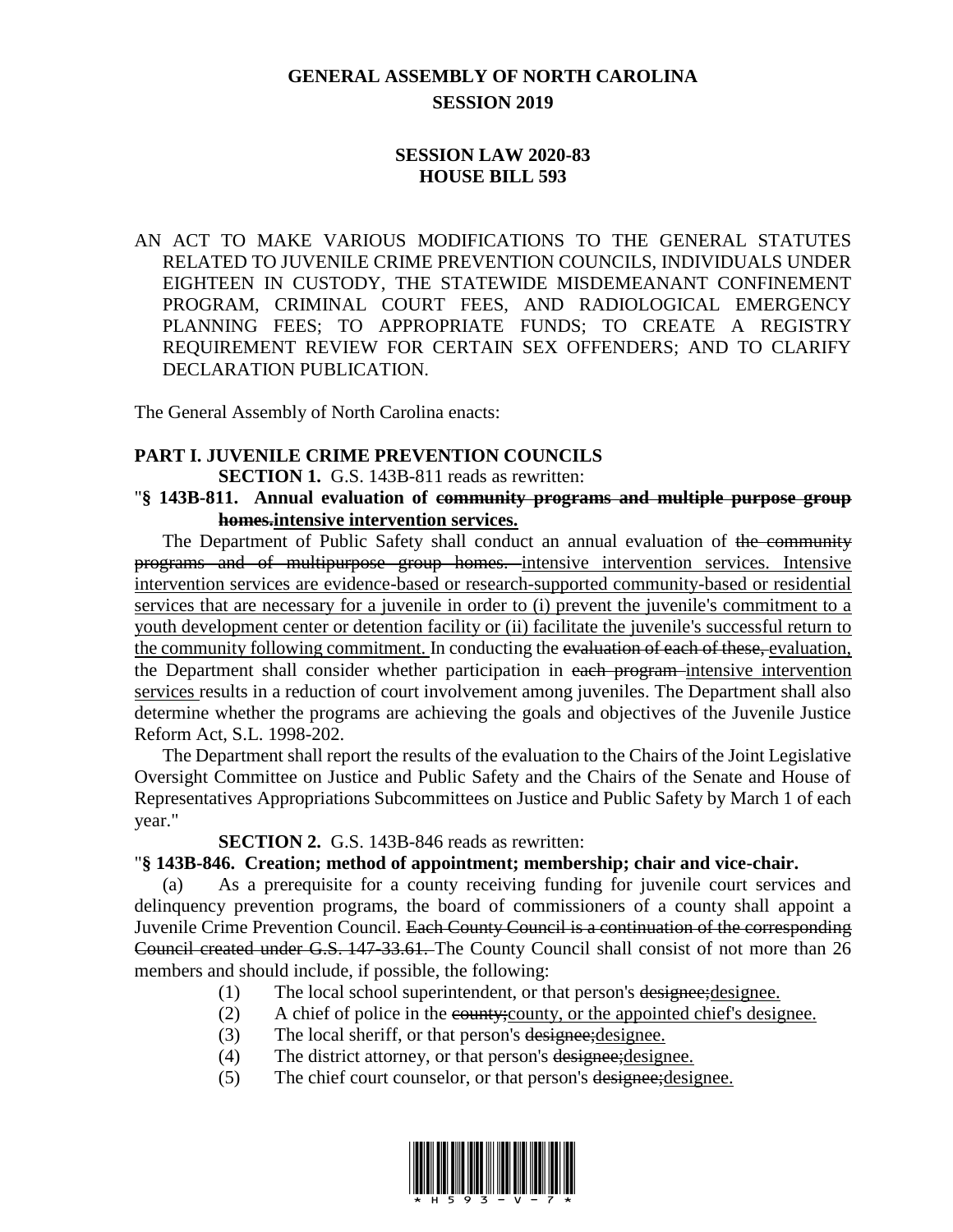- (6) The director of the area mental health, developmental disabilities, and substance abuse authority, local management entity/managed care organization (LME/MCO) or that person's designee;designee.
- (7) The director of the county department of social services, or consolidated human services agency, or that person's designee; designee.
- (8) The county manager, or that person's designee;designee.
- (9) A substance abuse professional;professional.
- (10) A member of the faith community;community.
- (11) A county commissioner;commissioner.
- (12) Two persons under the age of 18 years, one of whom is a member of the State Youth Council;21 years, or one person under the age of 21 years and one member of the public representing the interests of families of at-risk juveniles.
- (13) A juvenile defense attorney;attorney.
- (14) The chief district court judge, or a judge designated by the chief district court judge; judge.
- (15) A member of the business community;community.
- (16) The local health director, or that person's designee;designee.
- $(17)$  A representative from the United Way or other nonprofit agency; agency.
- (18) A representative of a local parks and recreation program; andprogram.
- (19) Up to seven members of the public to be appointed by the board of commissioners of a county.

The board of commissioners of a county shall modify the County Council's membership as necessary to ensure that the members reflect the racial and socioeconomic diversity of the community and to minimize potential conflicts of interest by members.

(b) Two or more counties may establish a multicounty Juvenile Crime Prevention Council under subsection (a) of this section. The membership shall be representative of each participating county.

(c) The members of the County Council shall elect annually the chair and vice-chair." **SECTION 3.** G.S. 143B-849 reads as rewritten:

## "**§ 143B-849. Meetings; quorum.**

County Councils shall meet at least bimonthly, six times per year, or more often if a meeting is called by the chair.

A majority of members constitutes a quorum."

**SECTION 4.** G.S. 143B-851 reads as rewritten:

## "**§ 143B-851. Powers and duties.**

(a) Each County Council shall review annually biennially the needs of juveniles in the county who are at risk of delinquency or who have been adjudicated undisciplined or delinquent and the resources available to address those needs. In particular, each County Council shall assess the needs of juveniles in the county who are at risk or who have been associated with gangs or gang activity, and the local resources that are established to address those needs. The Council shall develop and advertise a request for proposal process and submit a written plan of action for the expenditure of juvenile sanction and prevention funds to the board of county commissioners for its approval. Upon the county's authorization, the plan shall be submitted to the Section for final approval and subsequent implementation.

(d) The Councils may examine the benefits of joint program development between counties within the same and judicial district.districts."

**SECTION 5.** G.S. 143B-1104 is recodified as G.S. 143B-853 and reads as rewritten: "**§ 143B-853. Funding for programs.**

(a) Annually, the Division of Administration Adult Correction and Juvenile Justice shall develop and implement a funding mechanism for programs that meet the standards developed

…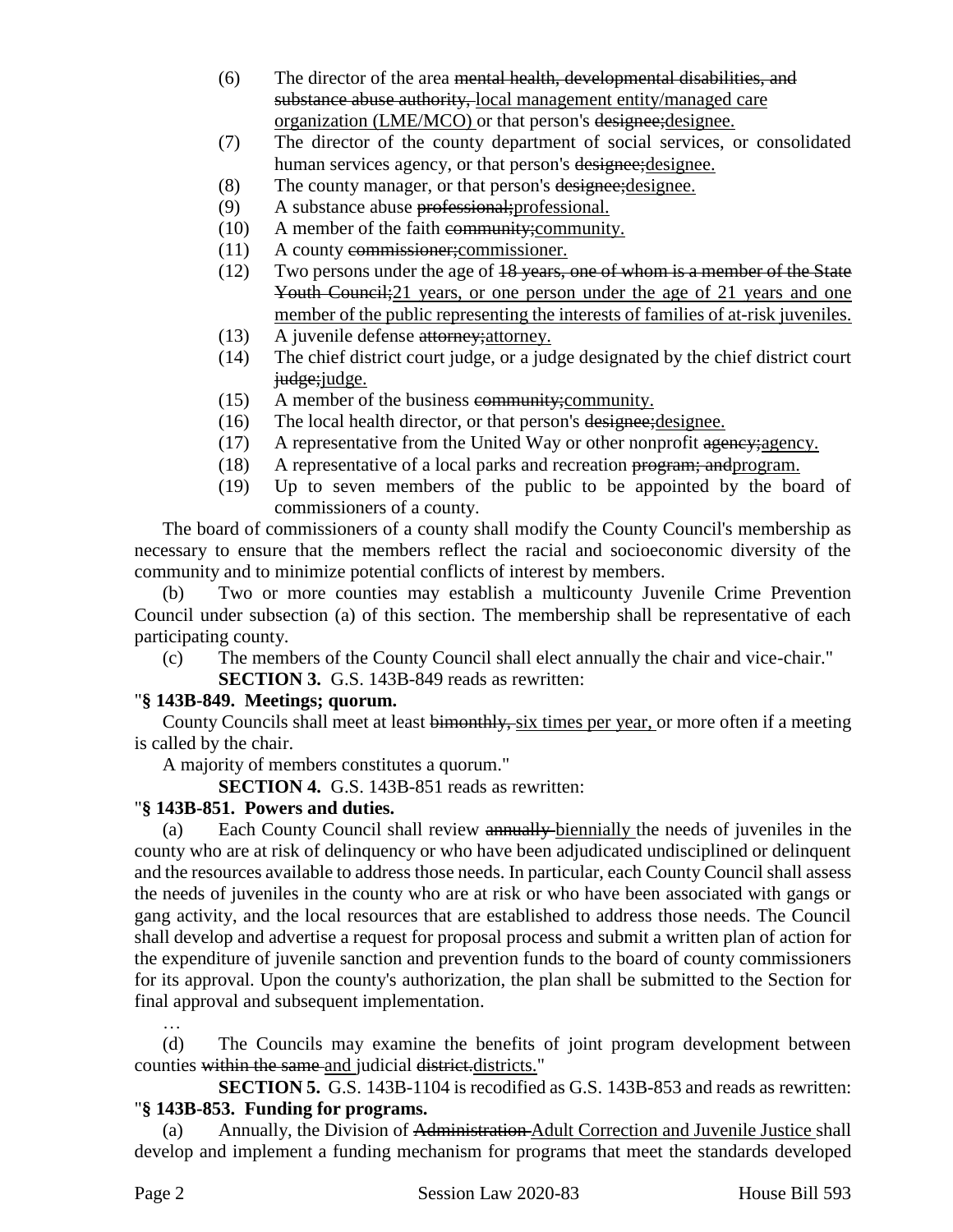under Subpart F of Part 3 of Article 13 of Chapter 143B of the General Statutes. this Subpart. The Division shall ensure that the guidelines for the State and local partnership's funding process include the following requirements:

- (1) Fund effective programs. The Division shall fund programs that it determines to be effective in preventing delinquency and recidivism. Programs that have proven to be ineffective shall not be funded.
- (2) Use a formula for the distribution of funds. A funding formula shall be developed that ensures that even the smallest counties will be able to provide the basic prevention and alternative services to juveniles in their communities.
- (3) Allow and encourage local flexibility. A vital component of the State and local partnership established by this section is local flexibility to determine how best to allocate prevention and alternative funds.
- (4) Combine resources. Counties shall be allowed and encouraged to combine resources and services.
- (5) Allow for a two-year funding cycle. In the discretion of the Division, awards may be provided in amounts that fund two years of services for programs that meet the requirements of this section and have been awarded funds in a prior funding cycle.

(b) The Division shall adopt rules to implement this section. The Division shall provide technical assistance to County Councils and shall require them to evaluate all State-funded programs and services on an ongoing and regular basis.

(c) The Juvenile Justice Section of the Division of Adult Correction and Juvenile Justice of the Department of Public Safety shall report to the Senate and House of Representatives Appropriations Subcommittees on Justice and Public Safety no later than March 1, 2006, and annually thereafter, on the results of the alternatives to commitment demonstration programs funded by Section 16.7 of S.L. 2004-124. The 2007 report and all annual reports thereafter shall also include projects funded by Section 16.11 of S.L. 2005-276 for the 2005-2006 fiscal year. intensive intervention services. Intensive intervention services are evidence-based or research-supported community-based or residential services that are necessary for a juvenile in order to (i) prevent the juvenile's commitment to a youth development center or detention facility or (ii) facilitate the juvenile's successful return to the community following commitment. Specifically, the report shall provide a detailed description of each of the demonstration programs, intensive intervention service, including the numbers of juveniles served, their adjudication status at the time of service, the services/treatments services and treatments provided, the length of service, the total cost per juvenile, and the six- and 12-month recidivism rates for the juveniles after the termination of program services."

**SECTION 6.(a)** Of the funds appropriated to the Department of Public Safety, Division of Adult Correction and Juvenile Justice (Division), for the 2019-2021 fiscal biennium that are provided to Juvenile Crime Prevention Councils (JCPC) to be used for alternatives to commitment and Level 2 dispositional alternatives, the requirements of this section shall apply for the 2019-2021 fiscal biennium.

**SECTION 6.(b)** The funds described in subsection (a) of this section shall be known as funds for intensive intervention services and shall be used for the purpose of providing intensive intervention services for juveniles of any disposition level, based on the needs of the juvenile, as ordered pursuant to G.S. 7B-2506. Intensive intervention services are evidence-based or research-supported community-based or residential services that are necessary for a juvenile in order to (i) prevent the juvenile's commitment to a youth development center or detention facility or (ii) facilitate the juvenile's successful return to the community following commitment. The Division of Adult Correction and Juvenile Justice shall conduct an open-bid, competitive award process to determine the allocation of JCPC funds among counties. The Division shall identify and select the most effective evidence-based or research-supported methods of meeting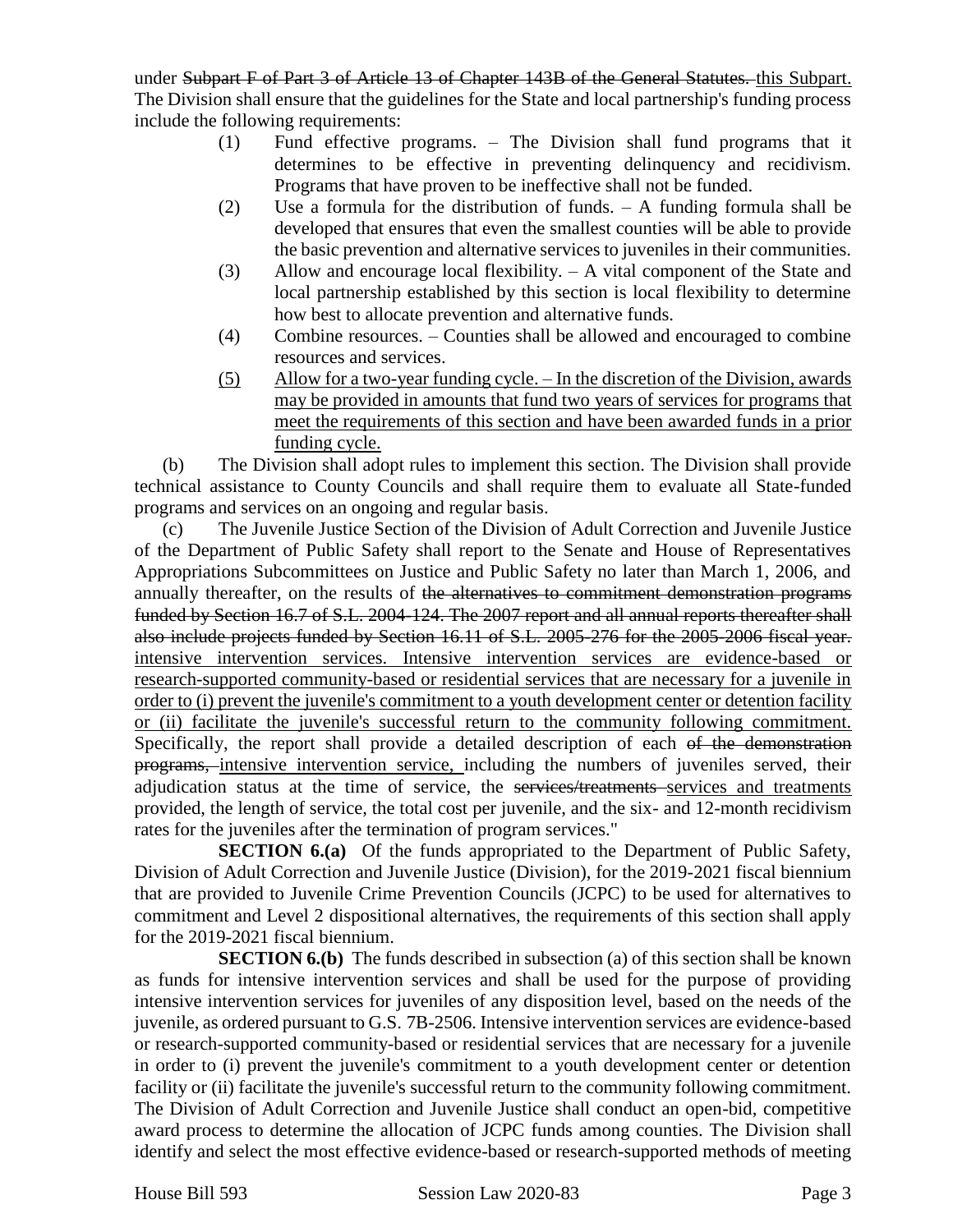the needs of juveniles served. The Division shall, in its discretion, determine the number and amount of awards provided, but in exercising its discretion, shall give consideration to the following:

- (1) The commitment rates or frequency with which the court orders commitment as a disposition for the juveniles served.
- (2) The disposition levels and criminogenic needs of the juveniles served.
- (3) Programs that target juveniles in rural areas.
- (4) Diverse geographical representation across the State.
- (5) Programs that utilize collaboration among counties.

**SECTION 7.** Sections 1, 2, 3, and 4 of this act become effective December 1, 2020. Sections 5, 6, and 7 of this act become effective July 1, 2020.

# **PART II. JUVENILE DETENTION**

**SECTION 8.(a)** G.S. 7A-109.3 reads as rewritten:

## "**§ 7A-109.3. Delivery of commitment order.**

(a) Whenever the district court sentences a person to imprisonment and commitment to the custody of the Division of Adult Correction and Juvenile Justice of the Department of Public Safety pursuant to G.S. 15A-1352, the clerk of superior court shall furnish the sheriff with the signed order of commitment within 48 hours of the issuance of the sentence.

(a1) If the district court sentences a person under the age of 18 to imprisonment and commitment, the clerk of superior court shall furnish the detention facility approved by the Juvenile Justice Section of the Division of Adult Correction and Juvenile Justice with the signed order of commitment within 48 hours of the issuance of the sentence.

(b) Whenever the superior court sentences a person to imprisonment and commitment to the custody of the Division of Adult Correction and Juvenile Justice of the Department of Public Safety pursuant to G.S. 15A-1352, the clerk of superior court shall furnish the sheriff with the signed order of commitment within 72 hours of the issuance of the sentence.

(b1) If the superior court sentences a person under the age of 18 to imprisonment and commitment, the clerk of superior court shall furnish the detention facility approved by the Juvenile Justice Section of the Division of Adult Correction and Juvenile Justice with the signed order of commitment within 48 hours of the issuance of the sentence."

**SECTION 8.(b)** G.S. 15-6 reads as rewritten:

# "**§ 15-6. Imprisonment to be in county jail.**

No person over the age of 18 shall be imprisoned except in the common jail of the county, unless otherwise provided by law: Provided, that whenever the sheriff of any county shall be imprisoned, he may be imprisoned in the jail of any adjoining county. If the person being imprisoned is under the age of 18, that person shall be imprisoned in a detention facility approved by the Juvenile Justice Section of the Division of Adult Correction and Juvenile Justice to provide secure confinement and care for juveniles, or to a holdover facility as defined in G.S. 7B-1501(11)."

## **SECTION 8.(c)** G.S. 15A-521 reads as rewritten:

# "**§ 15A-521. Commitment to detention facility pending trial.**

(a) Commitment. – Every person charged with a crime and held in custody who has not been released pursuant to Article 26 of this Chapter, Bail, must be committed by a written order of the judicial official who conducted the initial appearance as provided in Article 24 to an appropriate detention facility as provided in this section. If the person being committed by written order is under the age of 18, that person must be committed to a detention facility approved by the Juvenile Justice Section of the Division of Adult Correction and Juvenile Justice to provide secure confinement and care for juveniles, or to a holdover facility as defined in G.S. 7B-1501(11). If the person being committed reaches the age of 18 years while held in custody, the person shall be transported by personnel of the Juvenile Justice Section of the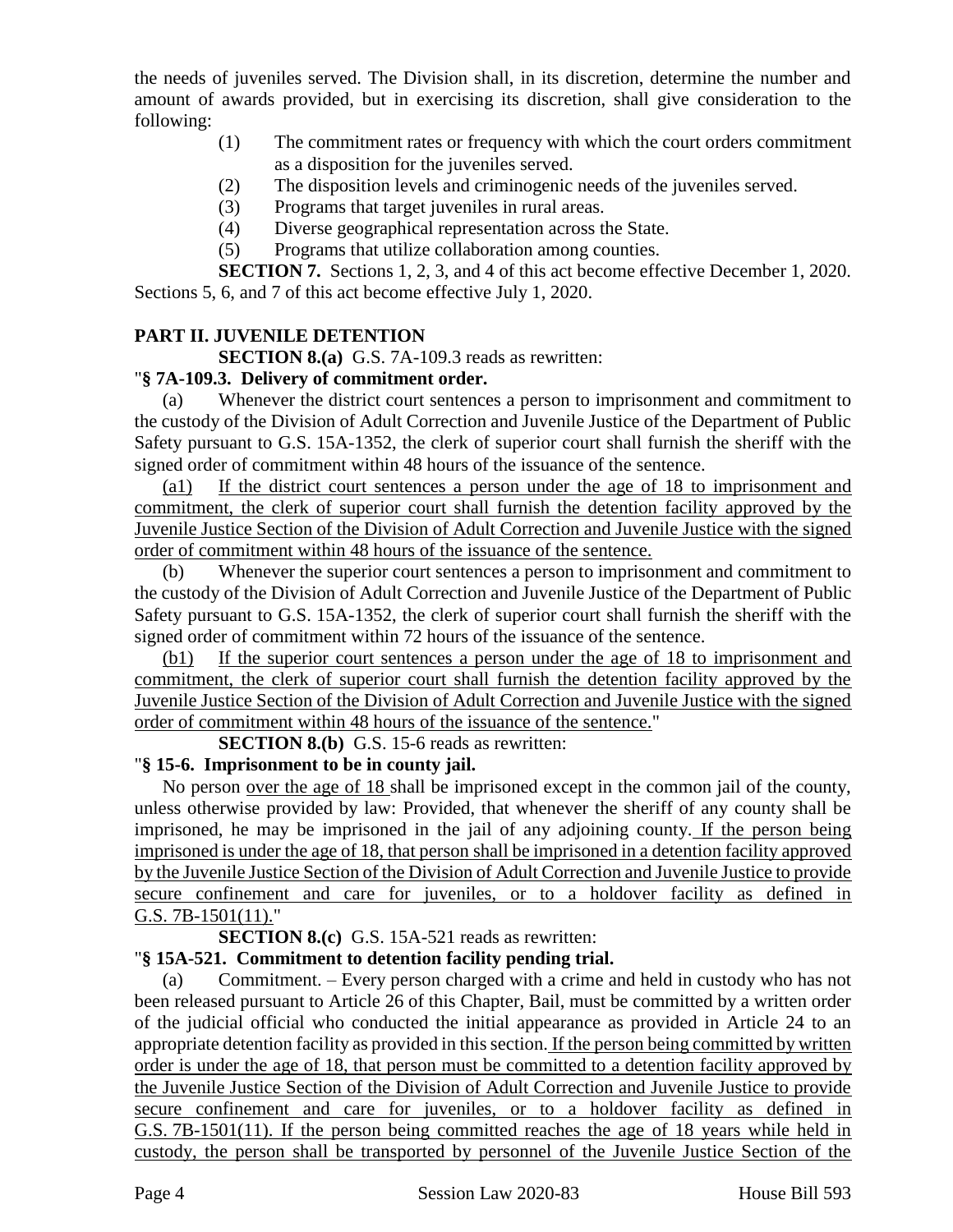Division, or personnel approved by the Juvenile Justice Section, to the custody of the sheriff of the county where the charges arose.

- (b) Order of Commitment; Modification. The order of commitment must:
	- (1) State the name of the person charged or identify him if his name cannot be ascertained.
	- (2) Specify the offense charged.
	- (3) Designate the place of confinement.
	- (4) If release is authorized pursuant to Article 26 of this Chapter, Bail, state the conditions of release. If a separate order stating the conditions has been entered, the commitment may make reference to that order, a copy of which must be attached to the commitment.
	- (5) Subject to the provisions of subdivision (4), direct, as appropriate, that the defendant be:
		- a. Produced before a district court judge pursuant to Article 29 of this Chapter, First Appearance before District Court Judge,
		- b. Produced before a district court judge for a probable cause hearing as provided in Article 30 of this Chapter, Probable-Cause Hearing,
		- c. Produced for trial in the district or superior court, or
		- d. Held for other specified purposes.
	- (6) State the name and office of the judicial official making the order and be signed by him.that judicial official.

The order of commitment may be modified or continued by the same or another judicial official by supplemental order.

- (c) Copies and Use of Order, Receipt of Prisoner.
	- (1) The order of commitment must be delivered to a law-enforcement officer, who must deliver the order and the prisoner to the detention facility named therein.
	- (2) The jailer or personnel of the Juvenile Justice Section must receive the prisoner and the order of commitment, and note on the order of commitment the time and date of receipt. As used in this subdivision, "jailer" includes any person having control of a detention facility.facility and "personnel of the Juvenile Justice Section" includes personnel approved by the Juvenile Justice Section.
	- (3) Upon releasing the prisoner pursuant to the terms of the order, or upon delivering the prisoner to the court, the jailer or personnel of the Juvenile Justice Section must note the time and date on the order and return it to the clerk. Personnel of the Juvenile Justice Section, or personnel approved by the Juvenile Justice Section, shall transport the person under the age of 18 from the juvenile detention facility or holdover facility to court and shall transfer the person back to the juvenile detention facility or holdover facility.
	- (4) Repealed by Session Laws 1975, 2nd Sess., c. 983, s. 142.

(d) Commitment of Witnesses. – If a court directs detention of a material witness pursuant to G.S. 15A-803, the court must enter an order in the manner provided in this section, except that the order must:

- (1) State the reason for the detention in lieu of the description of the offense charged, and
- (2) Direct that the witness be brought before the appropriate court when his testimony is required."

**SECTION 8.(d)** G.S. 15A-1301 reads as rewritten:

## "**§ 15A-1301. Order of commitment to imprisonment when not otherwise specified.**

When a judicial official orders that a defendant be imprisoned he must issue an appropriate written commitment order. When the commitment is to a sentence of imprisonment, the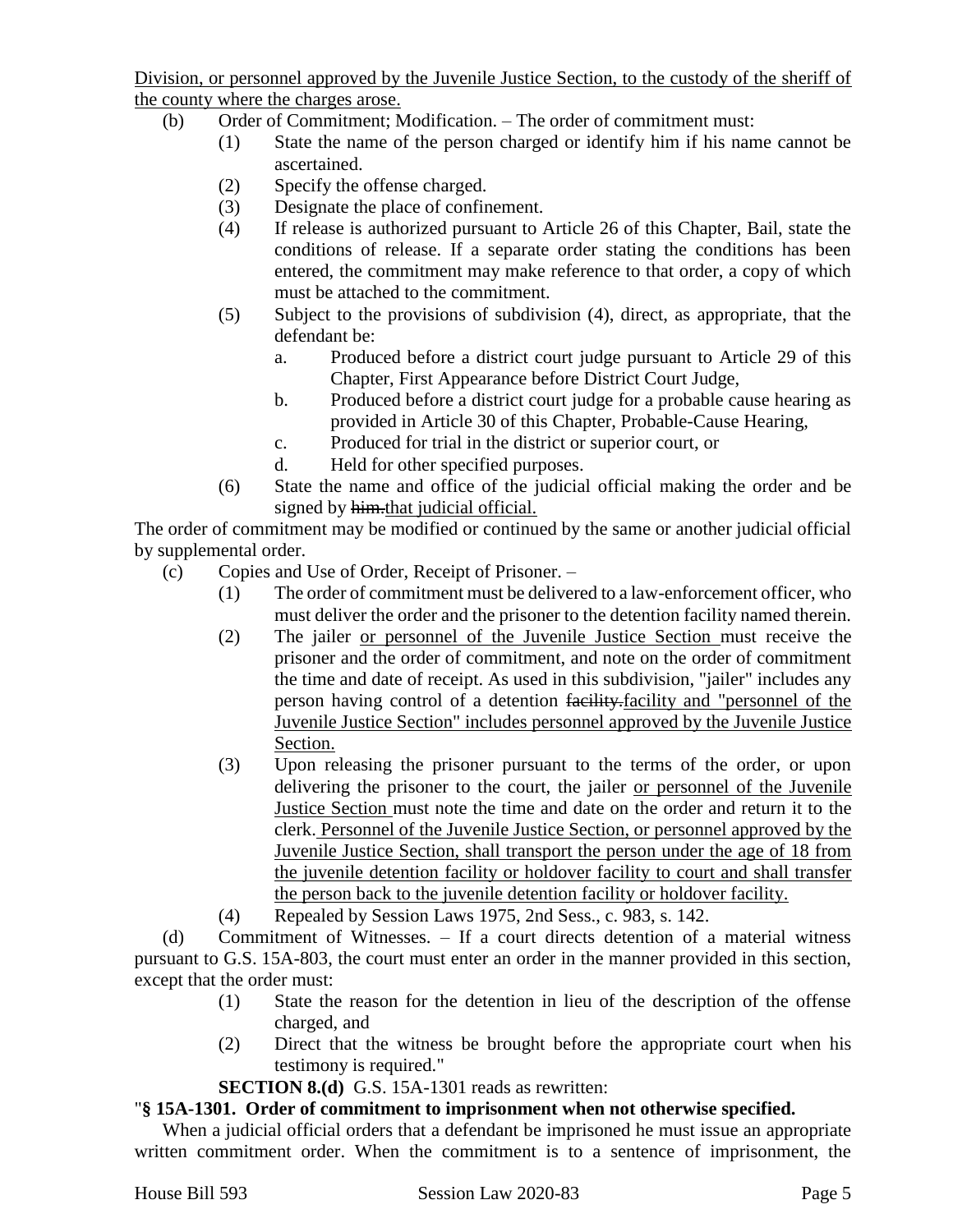commitment must include the identification and class of the offense or offenses for which the defendant was convicted and, if the sentences are consecutive, the maximum sentence allowed by law upon conviction of each offense for the punishment range used to impose the sentence for the class of offense and prior record or conviction level, and, if the sentences are concurrent or consolidated, the longest of the maximum sentences allowed by law for the classes of offense and prior record or conviction levels upon conviction of any of the offenses. If the person sentenced to imprisonment is under the age of 18, the person must be committed to a detention facility approved by the Juvenile Justice Section of the Division of Adult Correction and Juvenile Justice to provide secure confinement and care for juveniles. If the person is under the age of 18, the person may be temporarily confined in a holdover facility as defined in G.S. 7B-1501(11) until the person can be transferred to a juvenile detention facility. Personnel of the Juvenile Justice Section or personnel approved by the Juvenile Justice Section shall transport the person to the juvenile detention facility or the holdover facility."

**SECTION 8.(e)** G.S. 15A-1343(a1) reads as rewritten:

# "**§ 15A-1343. Conditions of probation.**

…

(a1) Community and Intermediate Probation Conditions. – In addition to any conditions a court may be authorized to impose pursuant to G.S. 15A-1343(b1), the court may include any one or more of the following conditions as part of a community or intermediate punishment:

- (1) House arrest with electronic monitoring.
- (2) Perform community service and pay the fee prescribed by law for this supervision.
- (3) Submission to a period or periods of confinement in a local confinement facility for a total of no more than six days per month during any three separate months during the period of probation. The six days per month confinement provided for in this subdivision may only be imposed as two-day or three-day consecutive periods. When a defendant is on probation for multiple judgments, confinement periods imposed under this subdivision shall run concurrently and may total no more than six days per month. If the person being ordered to a period or periods of confinement is under the age of 18, that person must be confined in a detention facility approved by the Juvenile Justice Section of the Division of Adult Correction and Juvenile Justice to provide secure confinement and care for juveniles or to a holdover facility as defined in G.S. 7B-1501(11). If the person being ordered to a period or periods of confinement reaches the age of 18 years while in confinement, the person may be transported by personnel of the Juvenile Justice Section of the Division, or personnel approved by the Juvenile Justice Section, to the custody of the sheriff of the applicable local confinement facility.
- (4) Substance abuse assessment, monitoring, or treatment.
- (4a) Abstain from alcohol consumption and submit to continuous alcohol monitoring when alcohol dependency or chronic abuse has been identified by a substance abuse assessment.
- (5) Participation in an educational or vocational skills development program, including an evidence-based program.
- (6) Submission to satellite-based monitoring, pursuant to Part 5 of Article 27A of Chapter 14 of the General Statutes, if the defendant is described by G.S. 14-208.40(a)(2)."

**SECTION 8.(f)** G.S. 15A-1343.2(e) reads as rewritten:

"(e) Delegation to Probation Officer in Community Punishment. – Unless the presiding judge specifically finds in the judgment of the court that delegation is not appropriate, the Section of Community Corrections of the Division of Adult Correction and Juvenile Justice of the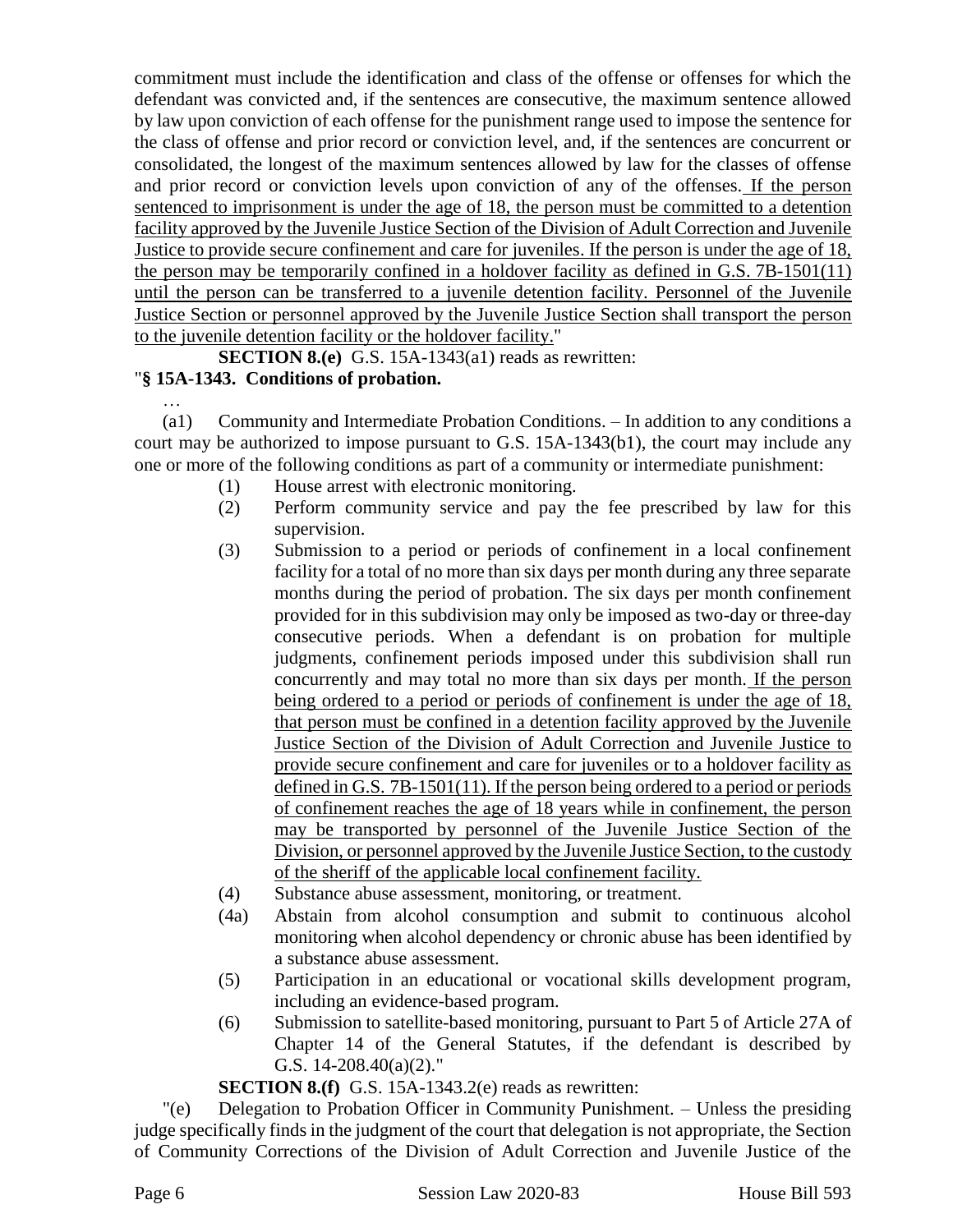Department of Public Safety may require an offender sentenced to community punishment to do any of the following:

- (1) Perform up to 20 hours of community service, and pay the fee prescribed by law for this supervision.
- (2) Report to the offender's probation officer on a frequency to be determined by the officer.
- (3) Submit to substance abuse assessment, monitoring or treatment.
- (4) Submit to house arrest with electronic monitoring.
- (5) Submit to a period or periods of confinement in a local confinement facility for a total of no more than six days per month during any three separate months during the period of probation. The six days per month confinement provided for in this subdivision may only be imposed as two-day or three-day consecutive periods. When a defendant is on probation for multiple judgments, confinement periods imposed under this subdivision shall run concurrently and may total no more than six days per month. If the person being ordered to a period or periods of confinement is under the age of 18, that person must be confined in a detention facility approved by the Juvenile Justice Section of the Division of Adult Correction and Juvenile Justice to provide secure confinement and care for juveniles or to a holdover facility as defined in G.S. 7B-1501(11). If the person being ordered to a period or periods of confinement reaches the age of 18 years while in confinement, the person may be transported by personnel of the Juvenile Justice Section of the Division, or personnel approved by the Juvenile Justice Section, to the custody of the sheriff of the applicable local confinement facility.
- (6) Submit to a curfew which requires the offender to remain in a specified place for a specified period each day and wear a device that permits the offender's compliance with the condition to be monitored electronically.
- (7) Participate in an educational or vocational skills development program, including an evidence-based program.

If the Section imposes any of the above requirements, then it may subsequently reduce or remove those same requirements.

The probation officer may exercise authority delegated to him or her by the court pursuant to subsection (e) of this section after administrative review and approval by a Chief Probation Officer. The offender may file a motion with the court to review the action taken by the probation officer. The offender shall be given notice of the right to seek such a court review. However, the offender shall have no right of review if he or she has signed a written waiver of rights as required by this subsection. The Section may exercise any authority delegated to it under this subsection only if it first determines that the offender has failed to comply with one or more of the conditions of probation imposed by the court or the offender is determined to be high risk based on the results of the risk assessment in G.S. 15A-1343.2, except that the condition at subdivision (5) of this subsection may not be imposed unless the Section determines that the offender failed to comply with one or more of the conditions imposed by the court. Nothing in this section shall be construed to limit the availability of the procedures authorized under G.S. 15A-1345.

The Division shall adopt guidelines and procedures to implement the requirements of this section, which shall include a supervisor's approval prior to exercise of the delegation of authority authorized by this section. Prior to imposing confinement pursuant to subdivision (5) of this subsection, the probationer must first be presented with a violation report, with the alleged violations noted and advised of the right (i) to a hearing before the court on the alleged violation, with the right to present relevant oral and written evidence; (ii) to have counsel at the hearing, and that one will be appointed if the probationer is indigent; (iii) to request witnesses who have relevant information concerning the alleged violations; and (iv) to examine any witnesses or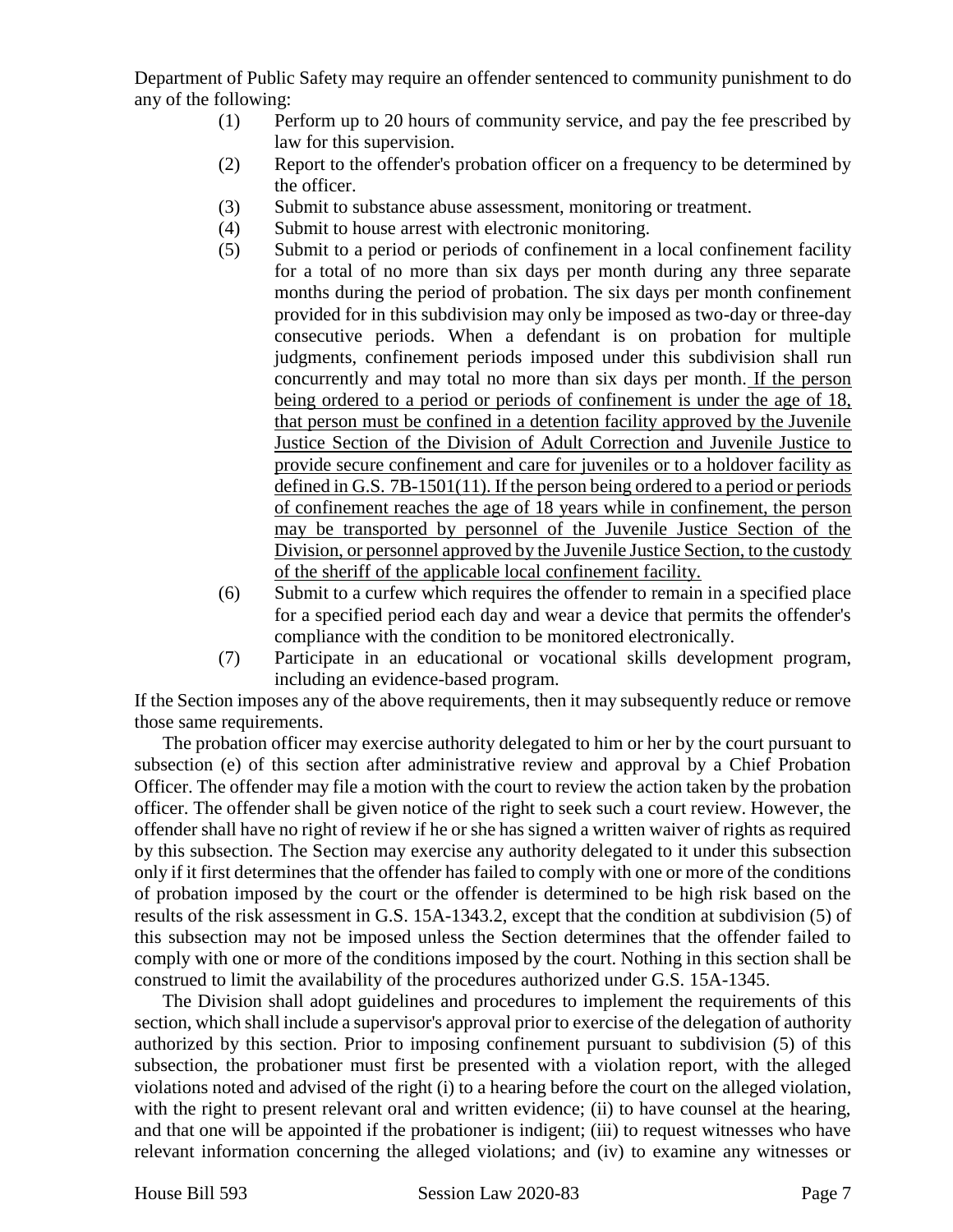evidence. The probationer may be confined for the period designated on the violation report upon the execution of a waiver of rights signed by the probationer and by two officers acting as witnesses. Those two witnesses shall be the probation officer and another officer to be designated by the Chief of the Community Corrections Section in written Division policy."

# **SECTION 8.(g)** G.S. 15A-1343.2(f) reads as rewritten:

"(f) Delegation to Probation Officer in Intermediate Punishments. – Unless the presiding judge specifically finds in the judgment of the court that delegation is not appropriate, the Section of Community Corrections of the Division of Adult Correction and Juvenile Justice of the Department of Public Safety may require an offender sentenced to intermediate punishment to do any of the following:

- (1) Perform up to 50 hours of community service, and pay the fee prescribed by law for this supervision.
- (2) Submit to a curfew which requires the offender to remain in a specified place for a specified period each day and wear a device that permits the offender's compliance with the condition to be monitored electronically.
- (3) Submit to substance abuse assessment, monitoring or treatment, including continuous alcohol monitoring when abstinence from alcohol consumption has been specified as a term of probation.
- (4) Participate in an educational or vocational skills development program, including an evidence-based program.
- (5) Submit to satellite-based monitoring pursuant to Part 5 of Article 27A of Chapter 14 of the General Statutes, if the defendant is described by G.S. 14-208.40(a)(2).
- (6) Submit to a period or periods of confinement in a local confinement facility for a total of no more than six days per month during any three separate months during the period of probation. The six days per month confinement provided for in this subdivision may only be imposed as two-day or three-day consecutive periods. When a defendant is on probation for multiple judgments, confinement periods imposed under this subdivision shall run concurrently and may total no more than six days per month. If the person being ordered to a period or periods of confinement is under the age of 18, that person must be confined in a detention facility approved by the Juvenile Justice Section of the Division of Adult Correction and Juvenile Justice to provide secure confinement and care for juveniles or to a holdover facility as defined in G.S. 7B-1501(11). If the person being ordered to a period or periods of confinement reaches the age of 18 years while in confinement, the person may be transported by personnel of the Juvenile Justice Section of the Division, or personnel approved by the Juvenile Justice Section, to the custody of the sheriff of the applicable local confinement facility.
- (7) Submit to house arrest with electronic monitoring.
- (8) Report to the offender's probation officer on a frequency to be determined by the officer.

If the Section imposes any of the above requirements, then it may subsequently reduce or remove those same requirements.

The probation officer may exercise authority delegated to him or her by the court pursuant to subsection (f) of this section after administrative review and approval by a Chief Probation Officer. The offender may file a motion with the court to review the action taken by the probation officer. The offender shall be given notice of the right to seek such a court review. However, the offender shall have no right of review if he or she has signed a written waiver of rights as required by this subsection. The Section may exercise any authority delegated to it under this subsection only if it first determines that the offender has failed to comply with one or more of the conditions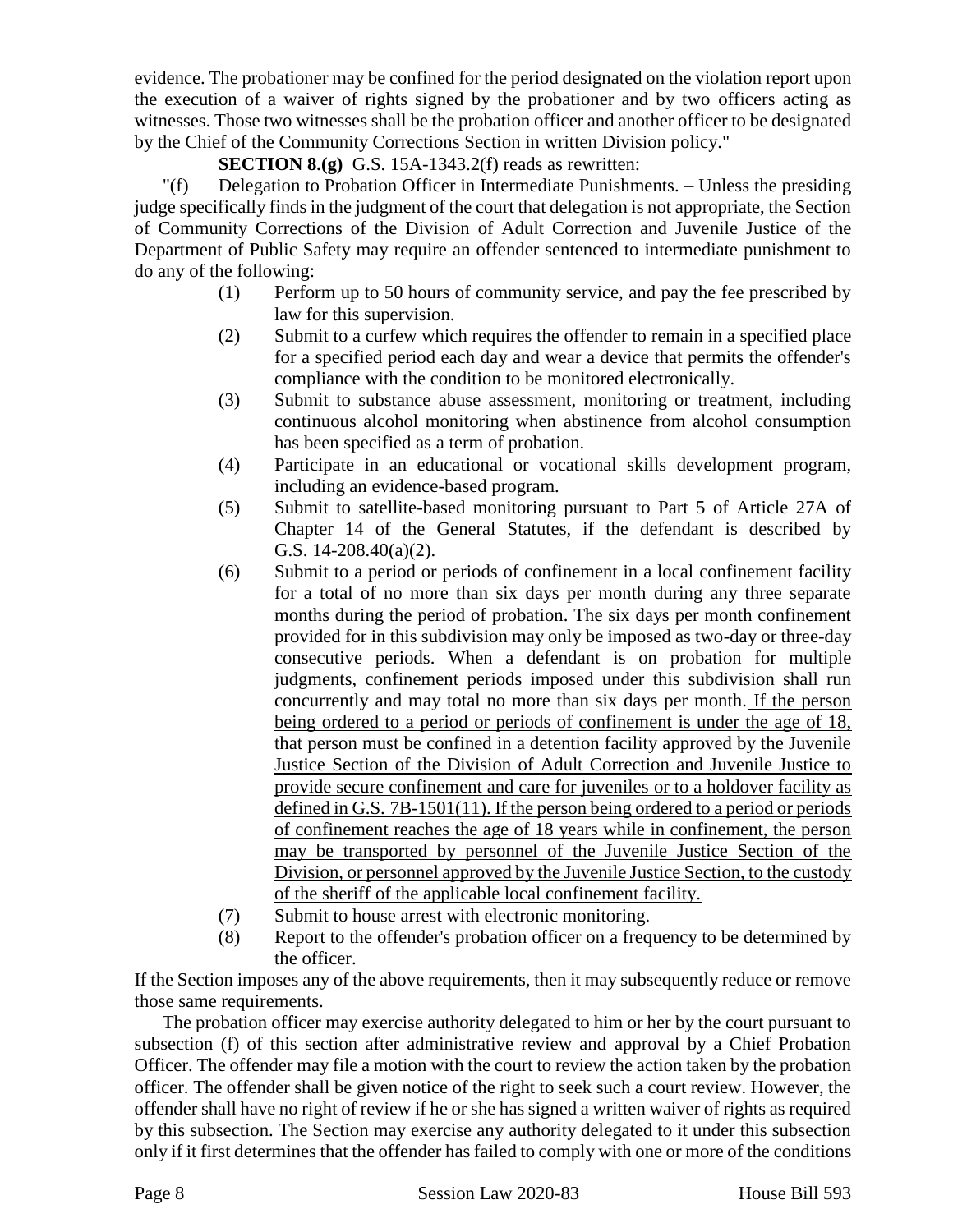of probation imposed by the court or the offender is determined to be high risk based on the results of the risk assessment in G.S. 15A-1343.2, except that the condition at subdivision (6) of this subsection may not be imposed unless the Section determines that the offender failed to comply with one or more of the conditions imposed by the court. Nothing in this section shall be construed to limit the availability of the procedures authorized under G.S. 15A-1345.

The Division shall adopt guidelines and procedures to implement the requirements of this section, which shall include a supervisor's approval prior to exercise of the delegation of authority authorized by this section. Prior to imposing confinement pursuant to subdivision (6) of this subsection, the probationer must first be presented with a violation report, with the alleged violations noted and advised of the right (i) to a hearing before the court on the alleged violation, with the right to present relevant oral and written evidence; (ii) to have counsel at the hearing, and that one will be appointed if the probationer is indigent; (iii) to request witnesses who have relevant information concerning the alleged violations; and (iv) to examine any witnesses or evidence. The probationer may be confined for the period designated on the violation report upon the execution of a waiver of rights signed by the probationer and by two officers acting as witnesses. Those two witnesses shall be the probation officer and another officer to be designated by the Chief of the Community Corrections Section in written Division policy."

**SECTION 8.(h)** G.S. 15A-1344(d2) reads as rewritten:

"(d2) Confinement in Response to Violation. – When a defendant under supervision for a felony conviction has violated a condition of probation other than G.S. 15A-1343(b)(1) or G.S. 15A-1343(b)(3a), the court may impose a period of confinement of 90 consecutive days to be served in the custody of the Division of Adult Correction and Juvenile Justice of the Department of Public Safety. The court may not revoke probation unless the defendant has previously received a total of two periods of confinement under this subsection. A defendant may receive only two periods of confinement under this subsection. The 90-day term of confinement ordered under this subsection for a felony shall not be reduced by credit for time already served in the case. Any such credit shall instead be applied to the suspended sentence. However, if the time remaining on the maximum imposed sentence on a defendant under supervision for a felony conviction is 90 days or less, then the term of confinement is for the remaining period of the sentence. Confinement under this section shall be credited pursuant to G.S. 15-196.1.

When a defendant under supervision for a misdemeanor conviction sentenced pursuant to Article 81B of Chapter 15A of the General Statutes has violated a condition of probation other than G.S.  $15A-1343(b)(1)$  or G.S.  $15A-1343(b)(3a)$ , the court may impose a period of confinement pursuant to G.S.  $15A-1343(a1)(3)$ . If the person being ordered to a period of confinement is under the age of 18, that person must be confined in a detention facility approved by the Juvenile Justice Section of the Division of Adult Correction and Juvenile Justice to provide secure confinement and care for juveniles or to a holdover facility as defined in G.S. 7B-1501(11). If the person being ordered to a period of confinement reaches the age of 18 years while in confinement, the person may be transported by personnel of the Juvenile Justice Section of the Division, or personnel approved by the Juvenile Justice Section, to the custody of the sheriff of the applicable local confinement facility. The court may not revoke probation unless the defendant has previously received at least two periods of confinement for violating a condition of probation other than G.S. 15A-1343(b)(1) or G.S. 15A-1343(b)(3a). Those periods of confinement may have been imposed pursuant to G.S. 15A-1343(a1)(3), 15A-1343.2(e)(5), or 15A-1343.2(f)(6). The second period of confinement must have been imposed for a violation that occurred after the defendant served the first period of confinement. Confinement under this section shall be credited pursuant to G.S. 15-196.1.

When a defendant under supervision for a misdemeanor conviction not sentenced pursuant to Article 81B of Chapter 15A of the General Statutes has violated a condition of probation other than G.S.  $15A-1343(b)(1)$  or G.S.  $15A-1343(b)(3a)$ , the court may impose a period of confinement of up to 90 consecutive days to be served where the defendant would have served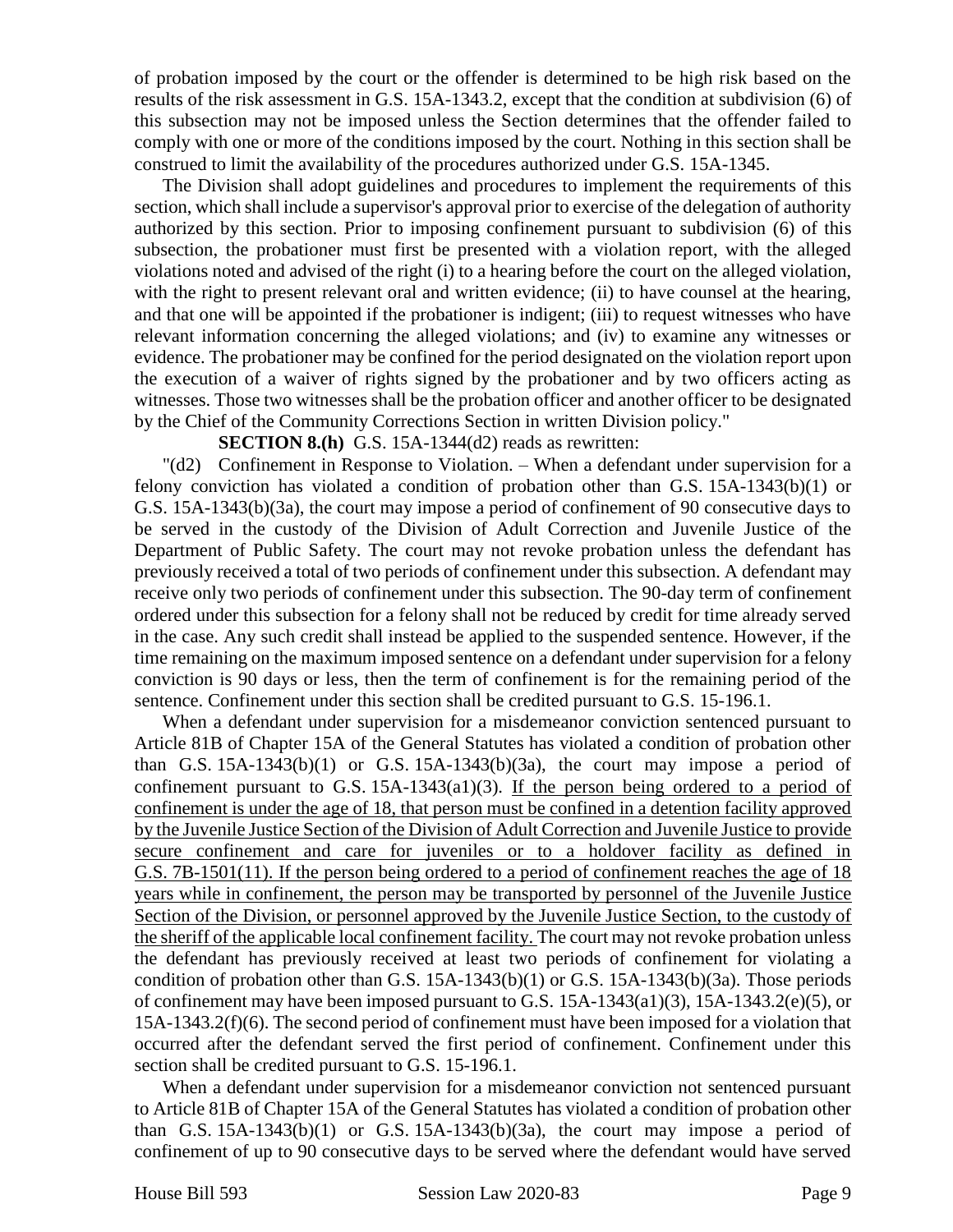an active sentence. The court may not revoke probation unless the defendant has previously received a total of two periods of confinement under this subsection. A defendant may receive only two periods of confinement under this subsection. Confinement under this section shall be credited pursuant to G.S. 15-196.1.

The period of confinement imposed under this subsection on a defendant who is on probation for multiple offenses shall run concurrently on all cases related to the violation. Confinement shall be immediate unless otherwise specified by the court."

**SECTION 8.(i)** G.S. 15A-1344(e) reads as rewritten:

"(e) Special Probation in Response to Violation. – When a defendant has violated a condition of probation, the court may modify the probation to place the defendant on special probation as provided in this subsection. In placing the defendant on special probation, the court may continue or modify the conditions of probation and in addition require that the defendant submit to a period or periods of imprisonment, either continuous or noncontinuous, at whatever time or intervals within the period of probation the court determines. In addition to any other conditions of probation which the court may impose, the court shall impose, when imposing a period or periods of imprisonment as a condition of special probation, the condition that the defendant obey the rules and regulations of the Division of Adult Correction and Juvenile Justice of the Department of Public Safety governing conduct of inmates, and this condition shall apply to the defendant whether or not the court imposes it as a part of the written order. If imprisonment is for continuous periods, the confinement may be in either the custody of the Division of Adult Correction and Juvenile Justice of the Department of Public Safety or a local confinement facility. Noncontinuous periods of imprisonment under special probation may only be served in a designated local confinement or treatment facility. If the person being ordered to a period or periods of imprisonment, either continuous or noncontinuous, is under the age of 18, that person must be imprisoned in a detention facility approved by the Juvenile Justice Section of the Division of Adult Correction and Juvenile Justice to provide secure confinement and care for juveniles or to a holdover facility as defined in G.S. 7B-1501(11). If the person being ordered to a period or periods of imprisonment reaches the age of 18 years while imprisoned, the person may be transported by personnel of the Juvenile Justice Section of the Division, or personnel approved by the Juvenile Justice Section, to the custody of the sheriff of the applicable local confinement facility.

Except for probationary sentences for impaired driving under G.S. 20-138.1, the total of all periods of confinement imposed as an incident of special probation, but not including an activated suspended sentence, may not exceed one-fourth the maximum sentence of imprisonment imposed for the offense. For probationary sentences for impaired driving under G.S. 20-138.1, the total of all periods of confinement imposed as an incident of special probation, but not including an activated suspended sentence, shall not exceed one-fourth the maximum penalty allowed by law. No confinement other than an activated suspended sentence may be required beyond the period of probation or beyond two years of the time the special probation is imposed, whichever comes first."

## **SECTION 8.(j)** G.S. 15A-1351(a) reads as rewritten:

"(a) The judge may sentence to special probation a defendant convicted of a criminal offense other than impaired driving under G.S. 20-138.1, if based on the defendant's prior record or conviction level as found pursuant to Article 81B of this Chapter, an intermediate punishment is authorized for the class of offense of which the defendant has been convicted. A defendant convicted of impaired driving under G.S. 20-138.1 may also be sentenced to special probation. Under a sentence of special probation, the court may suspend the term of imprisonment and place the defendant on probation as provided in Article 82, Probation, and in addition require that the defendant submit to a period or periods of imprisonment in the custody of the Division of Adult Correction and Juvenile Justice of the Department of Public Safety or a designated local confinement or treatment facility at whatever time or intervals within the period of probation,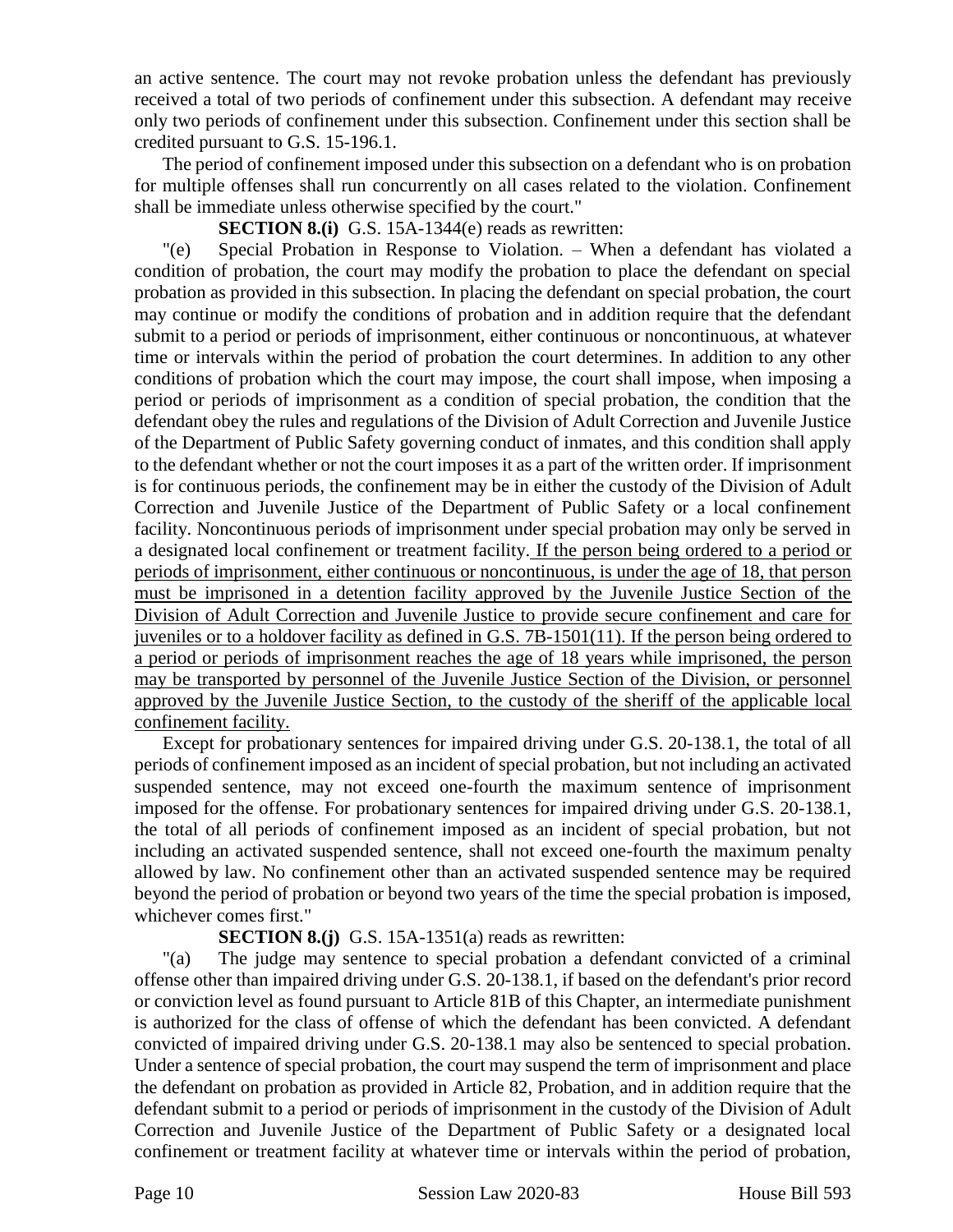consecutive or nonconsecutive, the court determines, as provided in this subsection. For probationary sentences for misdemeanors, including impaired driving under G.S. 20-138.1, all imprisonment under this subsection shall be in a designated local confinement or treatment facility. If the person being ordered to a period or periods of imprisonment is under the age of 18, that person must be imprisoned in a detention facility approved by the Juvenile Justice Section of the Division of Adult Correction and Juvenile Justice to provide secure confinement and care for juveniles or to a holdover facility as defined in G.S. 7B-1501(11). If the person being ordered to a period or periods of imprisonment reaches the age of 18 years while imprisoned, the person may be transported by personnel of the Juvenile Justice Section of the Division, or personnel approved by the Juvenile Justice Section, to the custody of the sheriff of the applicable local confinement facility. In addition to any other conditions of probation which the court may impose, the court shall impose, when imposing a period or periods of imprisonment as a condition of special probation, the condition that the defendant obey the Rules and Regulations of the Division of Adult Correction and Juvenile Justice of the Department of Public Safety governing conduct of inmates, and this condition shall apply to the defendant whether or not the court imposes it as a part of the written order. Except for probationary sentences for misdemeanors, including impaired driving under G.S. 20-138.1, if imprisonment is for continuous periods, the confinement may be in the custody of either the Division of Adult Correction and Juvenile Justice of the Department of Public Safety or a local confinement facility. Noncontinuous periods of imprisonment under special probation may only be served in a designated local confinement or treatment facility. If the person being ordered continuous or noncontinuous periods of imprisonment is under the age of 18, that person must be imprisoned in a detention facility approved by the Juvenile Justice Section of the Division of Adult Correction and Juvenile Justice to provide secure confinement and care for juveniles or to a holdover facility as defined in G.S. 7B-1501(11). If the person being ordered to a period or periods of imprisonment reaches the age of 18 years while imprisoned, the person may be transported by personnel of the Juvenile Justice Section of the Division, or personnel approved by the Juvenile Justice Section, to the custody of the sheriff of the applicable local confinement facility. Except for probationary sentences of impaired driving under G.S. 20-138.1, the total of all periods of confinement imposed as an incident of special probation, but not including an activated suspended sentence, may not exceed one-fourth the maximum sentence of imprisonment imposed for the offense, and no confinement other than an activated suspended sentence may be required beyond two years of conviction. For probationary sentences for impaired driving under G.S. 20-138.1, the total of all periods of confinement imposed as an incident of special probation, but not including an activated suspended sentence, shall not exceed one-fourth the maximum penalty allowed by law. In imposing a sentence of special probation, the judge may credit any time spent committed or confined, as a result of the charge, to either the suspended sentence or to the imprisonment required for special probation. The original period of probation, including the period of imprisonment required for special probation, shall be as specified in G.S. 15A-1343.2(d), but may not exceed a maximum of five years, except as provided by G.S. 15A-1342(a). The court may revoke, modify, or terminate special probation as otherwise provided for probationary sentences."

#### **SECTION 8.(k)** G.S. 15A-1352 reads as rewritten:

#### "**§ 15A-1352. Commitment to Division of Adult Correction and Juvenile Justice of the Department of Public Safety or local confinement facility.**

(a) Except as provided in subsection (f) of this section, a person sentenced to imprisonment for a misdemeanor under this Article or for nonpayment of a fine for conviction of a misdemeanor under Article 84 of this Chapter shall be committed for the term designated by the court to the Statewide Misdemeanant Confinement Program as provided in G.S. 148-32.1 or, if the period is for 90 days or less, to a local confinement facility, except as provided for in G.S. 148-32.1(b).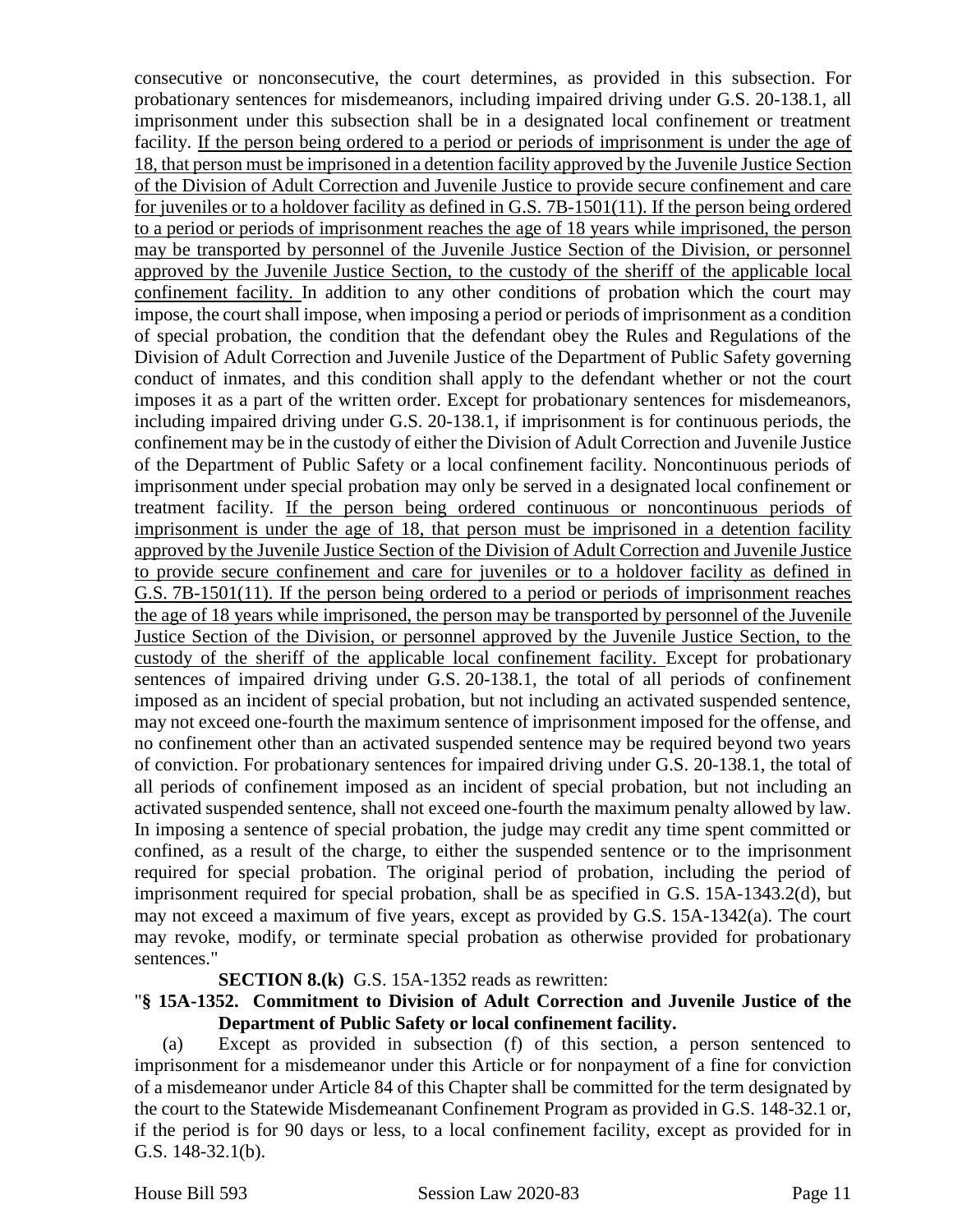If a person is sentenced to imprisonment for a misdemeanor under this Article or for nonpayment of a fine under Article 84 of this Chapter, the sentencing judge may make a finding of fact as to whether the person would be suitable for placement in a county satellite jail/work release unit operated pursuant to G.S. 153A-230.3. If the sentencing judge makes a finding of fact that the person would be suitable for placement in a county satellite jail/work release unit and the person meets the requirements listed in G.S.  $153A-230.3(a)(1)$ , then the custodian of the local confinement facility may transfer the misdemeanant to a county satellite jail/work release unit.

If the person sentenced to imprisonment is under the age of 18, the person must be committed to a detention facility approved by the Juvenile Justice Section of the Division of Adult Correction and Juvenile Justice to provide secure confinement and care for juveniles. Personnel of the Juvenile Justice Section of the Division or personnel approved by the Juvenile Justice Section shall transport the person to the detention facility. If the person sentenced to imprisonment reaches the age of 18 years while imprisoned, the person may be transported by personnel of the Juvenile Justice Section of the Division, or personnel approved by the Juvenile Justice Section, to the custody of the sheriff of the applicable local confinement facility.

(b) A person sentenced to imprisonment for a felony under this Article or for nonpayment of a fine for conviction of a felony under Article 84 of this Chapter shall be committed for the term designated by the court to the custody of the Division of Adult Correction and Juvenile Justice of the Department of Public Safety.

(c) Repealed by Session Laws 2014-100, s. 16C.1(b), effective October 1, 2014. See Editor's note for applicability.

(d) Notwithstanding any other provision of law, when the sentencing court, with the consent of the person sentenced, orders that a person convicted of a misdemeanor be granted work release, the court may commit the person to a specific prison facility or local confinement facility or satellite jail/work release unit within the county of the sentencing court in order to facilitate the work release arrangement. When appropriate to facilitate the work release arrangement, the sentencing court may, with the consent of the sheriff or board of commissioners, commit the person to a specific local confinement facility or satellite jail/work release unit in another county.

(e) Repealed by Session Laws 2014-100, s. 16C.1(b), effective October 1, 2014. See Editor's note for applicability.

(f) A person sentenced to imprisonment of any duration for impaired driving under G.S. 20-138.1, other than imprisonment required as a condition of special probation under G.S. 15A-1351(a) or G.S. 15A-1344(e), shall be committed to the Statewide Misdemeanant Confinement Program established under G.S. 148-32.1.

If the person sentenced to imprisonment is under the age of 18, the person must be committed to a detention facility approved by the Juvenile Justice Section of the Division of Adult Correction and Juvenile Justice to provide secure confinement and care for juveniles. Personnel of the Juvenile Justice Section or personnel approved by the Juvenile Justice Section shall transport the person to the detention facility. If the person sentenced to imprisonment reaches the age of 18 years while imprisoned, the person may be transported by personnel of the Juvenile Justice Section of the Division, or personnel approved by the Juvenile Justice Section, to the custody of the sheriff of the applicable local confinement facility."

#### **SECTION 8.(***l***)** G.S. 148-13 reads as rewritten:

#### "**§ 148-13. Regulations as to custody grades, privileges, gain time credit, etc.**

(a) The Secretary of Public Safety may issue regulations regarding the grades of custody in which State prisoners are kept, the privileges and restrictions applicable to each custody grade, and the amount of cash, clothing, etc., to be awarded to State prisoners after their discharge or parole. The amount of cash awarded to a prisoner upon discharge or parole after being incarcerated for two years or longer shall be at least forty-five dollars (\$45.00).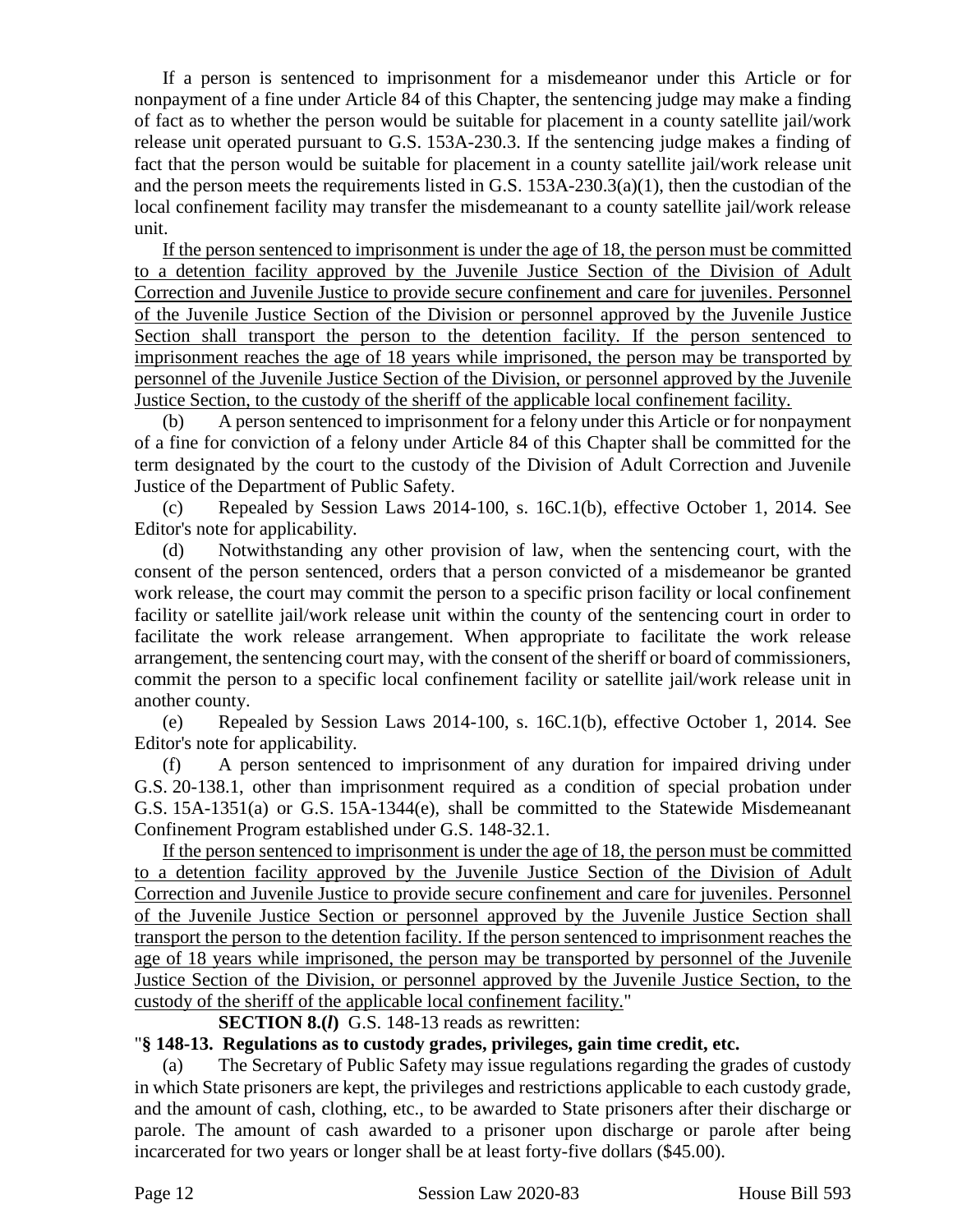(a1) The Secretary of Public Safety shall adopt rules to specify the rates at, and circumstances under, which earned time authorized by G.S. 15A-1340.13(d) and G.S. 15A-1340.20(d) may be earned or forfeited by persons serving activated sentences of imprisonment for felony or misdemeanor convictions. Such rules shall include any person serving an activated sentence of imprisonment who is confined in a detention facility approved by the Juvenile Justice Section of the Division of Adult Correction and Juvenile Justice.

(b) With respect to prisoners who are serving sentences for impaired driving offenses under G.S. 20-138.1, the Secretary of Public Safety may, in his discretion, issue regulations regarding deductions of time from the terms of such prisoners for good behavior, meritorious conduct, work or study, participation in rehabilitation programs, and the like.

(c), (d) Repealed by Session Laws 1993, c. 538, s. 32, effective January 1, 1995.

(e) The Secretary's regulations concerning earned time and good time credits authorized by this section shall be distributed to and followed by local jail administrators and by personnel of the Juvenile Justice Section or personnel approved by the Juvenile Justice Section with regard to sentenced jail prisoners.prisoners, including prisoners housed in a detention facility approved by the Juvenile Justice Section of the Division of Adult Correction and Juvenile Justice.

(f) The provisions of this section do not apply to persons sentenced to a term of special probation under G.S. 15A-1344(e) or G.S. 15A-1351(a)."

**SECTION 8.(m)** G.S. 148-32.1(e) reads as rewritten:

"(e) Upon entry of a prisoner serving a sentence of imprisonment for impaired driving under G.S. 20-138.1 into a local confinement facility or to a detention facility approved by the Juvenile Justice Section of the Division of Adult Correction and Juvenile Justice pursuant to this section, the custodian of the local confinement facility or detention facility shall forward to the Post-Release Supervision and Parole Commission information pertaining to the prisoner so as to make him eligible for parole consideration pursuant to G.S. 15A-1371. Such information shall include date of incarceration, jail credit, and such other information as may be required by the Post-Release Supervision and Parole Commission. The Post-Release Supervision and Parole Commission shall approve a form upon which the custodian shall furnish this information, which form will be provided to the custodian by the Division of Adult Correction and Juvenile Justice."

**SECTION 8.(n)** G.S. 153A-218 reads as rewritten:

## "**§ 153A-218. County confinement facilities.**

A county may establish, acquire, erect, repair, maintain, and operate local confinement facilities and may for these purposes appropriate funds not otherwise limited as to use by law. Subject to the holdover provisions in G.S. 7B-2204, no person under the age of 18 may be held in a county confinement facility unless there is an agreement between the county confinement facility and the Division of Adult Correction and Juvenile Justice allowing the housing of persons under the age of 18 at the facility or a portion of the facility that has been approved as a juvenile detention facility by the Juvenile Justice Section. A juvenile detention facility may be located in the same facility as a county jail provided that the juvenile detention facility meets the requirements of this Article and G.S. 147-33.40."

#### **SECTION 8.(0)** G.S. 162-60(b) reads as rewritten:

"(b) A prisoner who is convicted of a misdemeanor offense and housed in a local confinement facility and or a person under the age of 18 convicted of a misdemeanor offense and housed in a detention facility approved by the Juvenile Justice Section of the Division of Adult Correction and Juvenile Justice who faithfully participates in an adult high school equivalency diploma program or in any other education, rehabilitation, or training program is entitled to a reduction in the prisoner's sentence of four days for each 30 days of classes attended, up to the maximum credit allowed under G.S. 15A-1340.20(d)."

**SECTION 8.(p)** This section becomes effective August 1, 2020, and applies to offenses committed, sentences imposed, and any other orders of imprisonment issued on or after that date.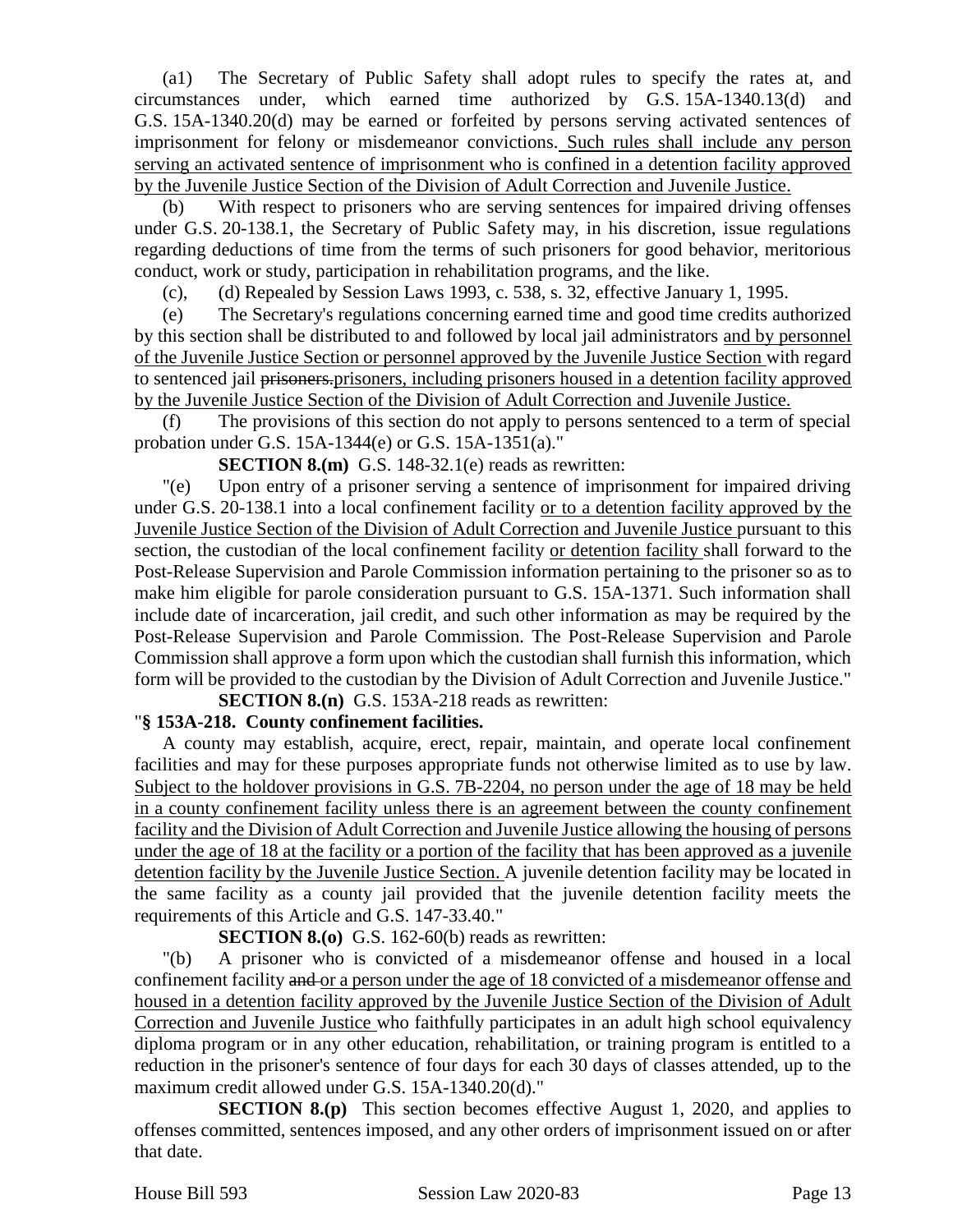## **PART III. STATEWIDE MISDEMEANANT CONFINEMENT PROGRAM TRANSFERS FOR MEDICAL TREATMENT**

**SECTION 9.(a)** G.S. 148-19.3 reads as rewritten:

#### "**§ 148-19.3. Health care services to county prisoners.**

(a) All charges that are the responsibility of the transferring county for health care services provided to prisoners held under a safekeeping order pursuant to G.S. 162-39 G.S. 162-39, or the Statewide Misdemeanant Confinement Program pursuant to G.S. 148-32.1, shall not be paid by the Department and shall be submitted by the health care provider to the Inmate Medical Costs Management Plan through the North Carolina Sheriffs' Association for the Plan to review and negotiate all charges for health care services to avoid overpayment and reduce overall health care service costs. The Department shall notify the health care provider when services are being provided to the prisoner that the invoice for health care services shall be submitted by the provider directly to the Plan. In the event an invoice is sent to the Department by a health care provider for health care services provided to a safekeeper under this section, section or G.S. 148-32.1, the Department shall forward the invoice to the Plan within three days of receipt. All unreimbursed charges for health care services provided shall be documented and presented to the county for payment in accordance with G.S. 162-39. G.S. 162-39 or the Statewide Misdemeanant Confinement Program in accordance with G.S. 148-32.1. Upon expiration of the terms of the order and a determination that the prisoner may be safely returned to the custody of the county, the Department shall notify the sheriff, or the sheriff's designee, by telephone and electronic mail and request the transfer of the prisoner to the custody of the county.

(b) The Department shall update the medical services schedule of charges assessed to counties for the provision of health care services to county prisoners housed in the State prison system pursuant to safekeeping orders under G.S. 162-39. G.S. 162-39 or the Statewide Misdemeanant Confinement Program under G.S. 148-32.1. In updating the schedule of charges, at a minimum, the Department shall consider the actual rate for services provided and current established Medicaid rates for respective services. The schedule of charges shall be updated annually and shall be included in the Department's policies and procedures. The Department shall assess charges to counties for health care services provided to county prisoners at all State prison facilities."

**SECTION 9.(b)** G.S. 148-32.1(b3) reads as rewritten:

"(b3) The custodian of a local confinement facility may request a judicial order to transfer a misdemeanant housed pursuant to the Statewide Misdemeanant Confinement Program to a facility operated by the Division of Adult Correction and Juvenile Justice by certifying in writing to the clerk of the superior court in the county in which the local confinement facility is located that:that one of the following conditions is met:

- (1) The misdemeanant poses a security risk because the misdemeanant:
	- a. Poses a serious escape risk; risk.
	- b. Exhibits violently aggressive behavior that cannot be contained and warrants a higher level of supervision; supervision.
	- c. Needs to be protected from other inmates, and the county jail facility cannot provide such protection; protection.
	- d. Is a female or a person 18 years of age or younger, and the county jail facility does not have adequate housing for such prisoners; prisoners.
	- e. Is in custody at a time when a fire or other catastrophic event has caused the county jail facility to cease or curtail operations; oroperations.
	- f. Otherwise poses an imminent danger to the staff of the county jail facility or to other prisoners in the facility.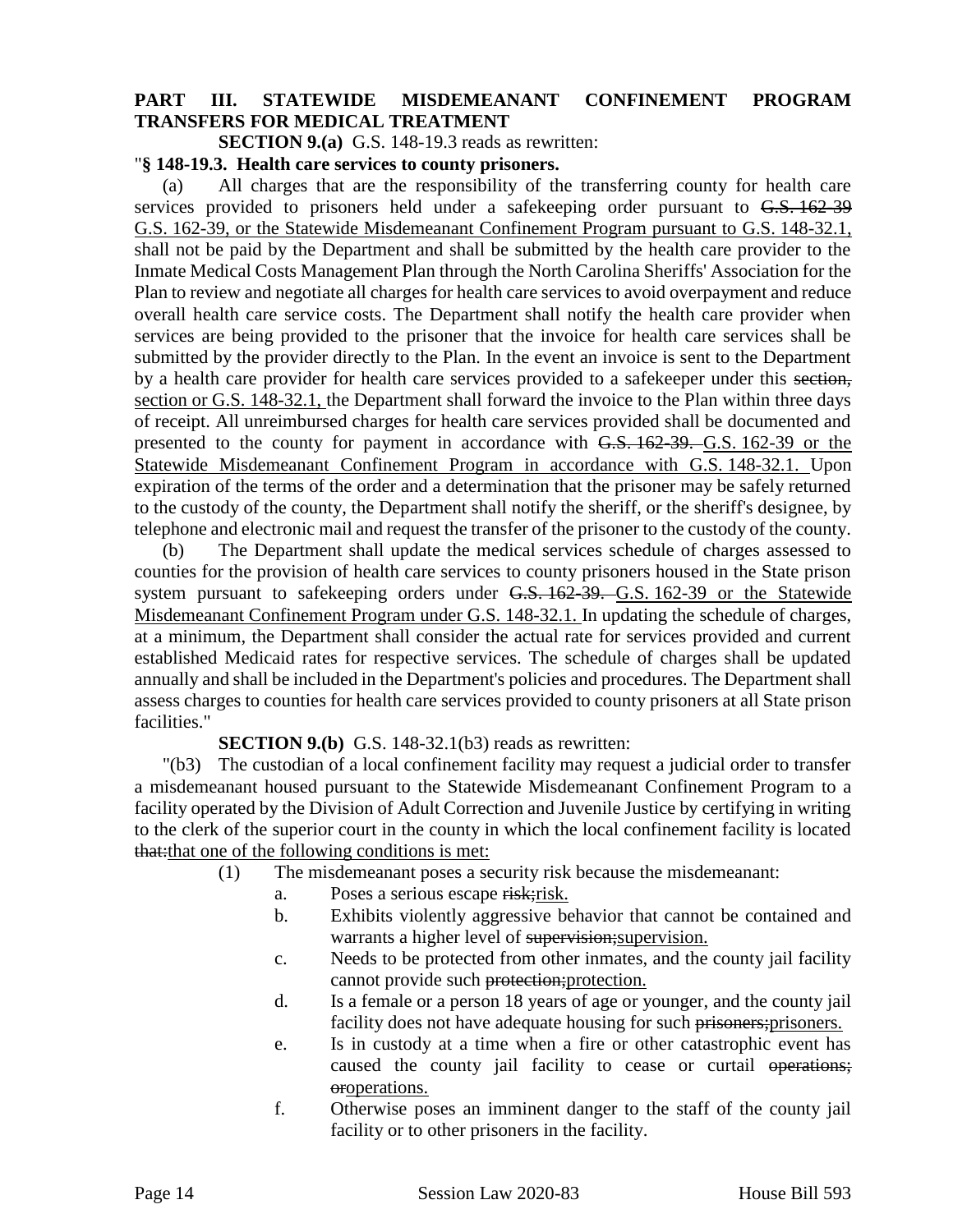- (2) The misdemeanant requires medical or mental health treatment that the county decides can best be provided by the Division of Adult Correction and Juvenile Justice.
- (3) The local confinement facility that would be required to house the prisoner (i) cannot reasonably accommodate any more prisoners due to segregation requirements for particular prisoners, or the local facility does not meet the minimum standards published pursuant to G.S. 153A-221, and (ii) no other local confinement facility is available.

Upon receiving such request and certification in writing, any superior or district court judge for the district in which the local confinement facility is located may, after ascertaining that the request meets the criteria set forth in subdivision (1), (2), or (3) of this subsection, order the misdemeanant transferred to a unit of the State prison system designated by the Secretary of Public Safety or the Secretary's authorized representative. Individuals meeting the condition set forth in subdivision (2) of this subsection may be ordered to be transferred for an initial period not to exceed 30 days. The sheriff of the county from which the prisoner is removed shall be responsible for conveying the prisoner to the prison unit where the prisoner is to be held and for returning the prisoner to the jail of the county from which the prisoner was transferred. The officer in charge of the prison unit designated by the Secretary of Public Safety shall receive custody of the prisoner in accordance with the terms of the order. Prior to the conclusion of the 30-day period, the Division of Adult Correction and Juvenile Justice shall conduct an assessment of treatment and venue needs. The assessment shall be conducted by the attending medical or mental health professional and shall assess the medical and mental health needs of the prisoner and make a recommendation on whether the prisoner should remain in the custody of the Division of Adult Correction and Juvenile Justice of the Department of Public Safety or if the prisoner should be returned to the custody of the county. To extend the order beyond the initial 30-day period, the sheriff shall provide the Division of Adult Correction and Juvenile Justice assessment and any other relevant information to the resident judge or the superior court or any judge holding superior court in the district or any district court judge who shall determine whether to extend the transfer of the prisoner to a unit of the State prison system beyond the initial 30-day period. If the judge determines that the prisoner should remain in the custody of the Division of Adult Correction and Juvenile Justice, the judge shall renew the order and include a date certain for review by the court. Prior to the date of review, the Division shall conduct a reassessment of treatment and venue needs and the sheriff shall provide the reassessment and any other relevant information to the court, as described in this subsection. If the judge determines that the prisoner should not remain in the custody of the Division of Adult Correction and Juvenile Justice, the officer in charge of the prison unit designated by the Secretary of Public Safety shall release custody of the prisoner in accordance with the court order and the instructions of the attending medical or mental health professional. The Division of Adult Correction and Juvenile Justice shall be reimbursed from the Statewide Misdemeanant Confinement Fund for the costs of housing the misdemeanant, including the care, supervision, and transportation of the misdemeanant."

**SECTION 9.(c)** This section becomes effective July 1, 2020, and applies to all prisoners transferred on or after that date.

## **PART IV. INCREASING CRIMINAL COURT APPOINTED COUNSEL FEE AND COURT COSTS FOR SUPPORT OF INDIGENT DEFENSE SERVICES AND CRIMINAL JUSTICE EDUCATION AND TRAINING STANDARDS COMMISSION**

### **INCREASING APPOINTED COUNSEL FEE AND COURT COSTS SECTION 10.1.(a)** G.S. 7A-455.1 reads as rewritten: "**§ 7A-455.1. Appointment fee in criminal cases.**

House Bill 593 Session Law 2020-83 Page 15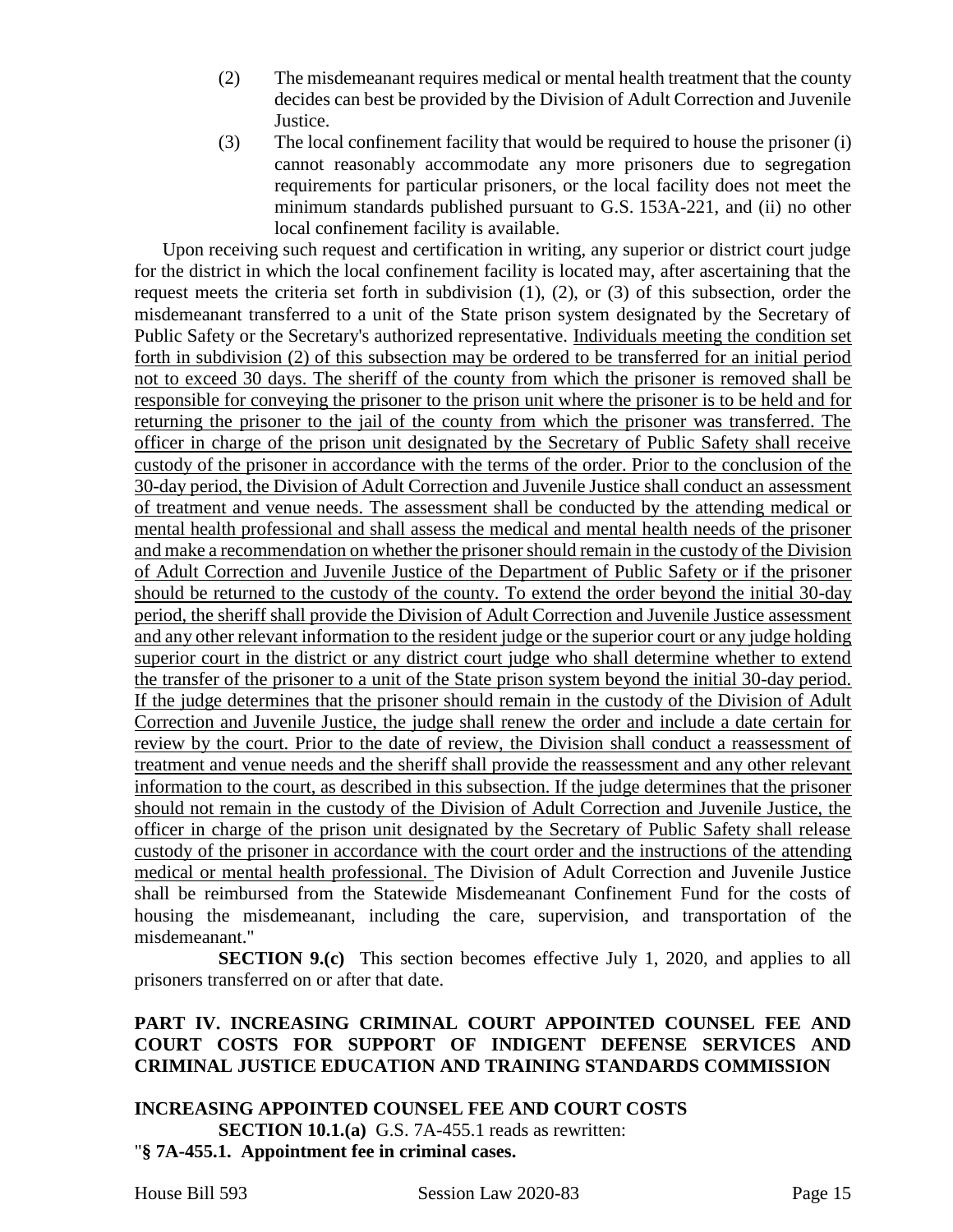(a) In every criminal case in which counsel is appointed at the trial level, the judge shall order the defendant to pay to the clerk of court an appointment fee of sixty dollars (\$60.00). seventy-five dollars (\$75.00). No fee shall be due unless the person is convicted.

(b) The mandatory  $s$  is ty-dollar  $(\$60.00)$ -seventy-five dollar  $(\$75.00)$  fee may not be remitted or revoked by the court and shall be added to any amounts the court determines to be owed for the value of legal services rendered to the defendant and shall be collected in the same manner as attorneys' fees are collected for such representation.

(c) Repealed by Session Laws 2005-250 s. 3, effective August 4, 2005.

(d) Inability, failure, or refusal to pay the appointment fee shall not be grounds for denying appointment of counsel, for withdrawal of counsel, or for contempt.

(e) The appointment fee required by this section shall be assessed only once for each attorney appointment, regardless of the number of cases to which the attorney was assigned. An additional appointment fee shall not be assessed if the charges for which an attorney was appointed were reassigned to a different attorney.

(f) Of each appointment fee collected under this section, the sum of fifty-five dollars (\$55.00) seventy dollars (\$70.00) shall be credited to the Indigent Persons' Attorney Fee Fund and the sum of five dollars (\$5.00) shall be credited to the Court Information Technology Fund under G.S. 7A-343.2. These fees shall not revert.

(g) The Office of Indigent Defense Services shall adopt rules and develop forms to govern implementation of this section."

**SECTION 10.1.(b)** G.S. 7A-304(a) reads as rewritten:

"(a) In every criminal case in the superior or district court, wherein the defendant is convicted, or enters a plea of guilty or nolo contendere, or when costs are assessed against the prosecuting witness, the following costs shall be assessed and collected. No costs may be assessed when a case is dismissed. Only upon entry of a written order, supported by findings of fact and conclusions of law, determining that there is just cause, the court may (i) waive costs assessed under this section or (ii) waive or reduce costs assessed under subdivision (7), (8), (8a), (11), (12), or (13) of this section. No court may waive or remit all or part of any court fines or costs without providing notice and opportunity to be heard by all government entities directly affected. The court shall provide notice to the government entities directly affected of (i) the date and time of the hearing and (ii) the right to be heard and make an objection to the remission or waiver of all or part of the order of court costs at least 15 days prior to hearing. Notice shall be made to the government entities affected by first-class mail to the address provided for receipt of court costs paid pursuant to the order. The costs referenced in this subsection are listed below:

- … (3b) For the services, staffing, and operations of the Criminal Justice Education and Training Standards Commission, the sum of two three dollars (\$2.00) (\$3.00) to be remitted to the Department of Justice.
- (3c) For legal representation to indigent defendants and others entitled to counsel under North Carolina law, the sum of two dollars (\$2.00) to be remitted to the Office of Indigent Defense Services. …."

**SECTION 10.1.(c)** The Office of Indigent Defense Services and the Administrative Office of the Courts shall update all appointed counsel fee application forms in order to provide space for the itemization of time spent on appointed cases.

**SECTION 10.1.(d)** The Office of Indigent Defense Services shall report to the chairs of the Joint Legislative Oversight Committee on Justice and Public Safety by March 1, 2021, regarding the implementation of rate increases to the Private Assigned Counsel Fund and modifications to appointed counsel fee application forms.

**SECTION 10.1.(e)** Receipts collected as a result of the court cost increase in subsection (a) of this section related to the Criminal Justice Education and Training Standards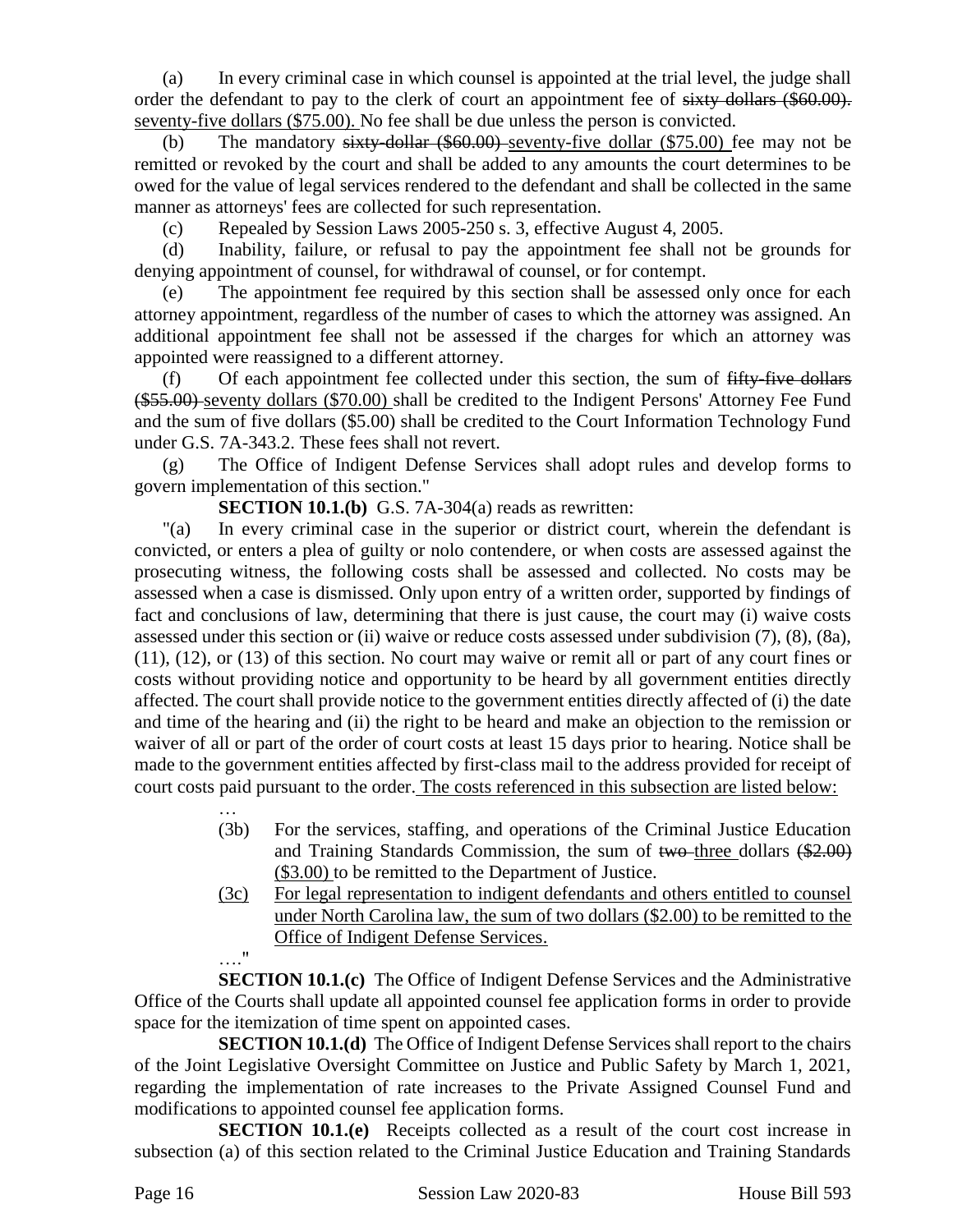Commission are appropriated to the Criminal Justice Education and Training Standards Commission in the 2020-2021 fiscal year and requirements are increased accordingly.

**SECTION 10.1.(f)** Receipts collected as a result of the court cost increase in subsection (a) of this section related to Indigent Defense Services are appropriated to Indigent Defense Services in the 2020-2021 fiscal year and requirements are increased accordingly.

**SECTION 10.1.(g)** Subsections (a) and (b) of this section become effective December 1, 2020, and apply to costs assessed on or after that date. Subsection (c) of this section becomes effective December 1, 2020, and applies to all appointed counsel fee application forms submitted on or after that date. The remainder of this section is effective when it becomes law.

## **PART V. RADIOLOGICAL EMERGENCY PLANNING**

# **FEE DEADLINE AND FEE MINIMUM MODIFICATIONS**

**SECTION 11.1.(a)** G.S. 166A-29 reads as rewritten:

## "**§ 166A-29. Emergency planning; charge.**

(a) Every person, firm, corporation or municipality who is licensed to construct or who is operating a fixed nuclear facility for the production of electricity shall pay to the Department of Public Safety an annual fee of at least thirty thousand dollars (\$30,000) for each fixed nuclear facility which is located within this State or has a Plume Exposure Pathway Emergency Planning Zone of which any part is located within this State. This fee is to be applied to the costs of planning and implementing emergency response activities as are required by the Federal Emergency Management Agency for the operation of nuclear facilities. Said fee is to be paid no later than July 31 of each year. on a schedule set by the Department of Public Safety. This minimum fee may be increased from time to time as the costs of such planning and implementation increase. Such increases shall be by agreement between the State and the licensees or operators of the fixed nuclear facilities.

(b) Every person, firm, corporation or municipality who is licensed to construct or who is operating a fixed nuclear facility for the production of electricity shall pay to the Department of Public Safety, for the use of the Radiation Protection Section of the Division of Public Health Health Service Regulation of the Department of Health and Human Services, an annual fee of at least thirty-six thousand dollars (\$36,000) (\$36,000), not to exceed the cost of the service provided, for each fixed nuclear facility that is located within this State or that has a Plume Exposure Pathway Emergency Planning Zone any part of which is located within this State. This fee shall be applied only to the costs of planning and implementing emergency response activities as required by the Federal Emergency Management Agency for the operation of nuclear facilities. This fee is to be paid no later than July 31 of each year. on a schedule set by the Department of Public Safety.

…."

**SECTION 11.1.(b)** This section becomes effective July 1, 2020, and applies to fees assessed on or after that date.

## **PART VI. SEX OFFENDER REGISTRY REQUIREMENT REVIEW**

**SECTION 11.5.(a)** Article 27A of Chapter 14 of the General Statutes is amended by adding a new section to read:

#### "**§ 14-208.12B. Registration requirement review.**

(a) When a person is notified by a sheriff that the person may be required to register based on an out-of-state conviction as provided in G.S. 14-208.6(4)(b), or a federal conviction as provided in G.S. 14-208.6(4)(c), that is substantially similar to a North Carolina sexually violent offense, or an offense against a minor, the sheriff shall notify the person of the right to petition the court for a judicial determination of the requirement to register. Notification shall be served on the person and the district attorney, as provided in G.S. 1A-1, Rule 4(j), or delivery by any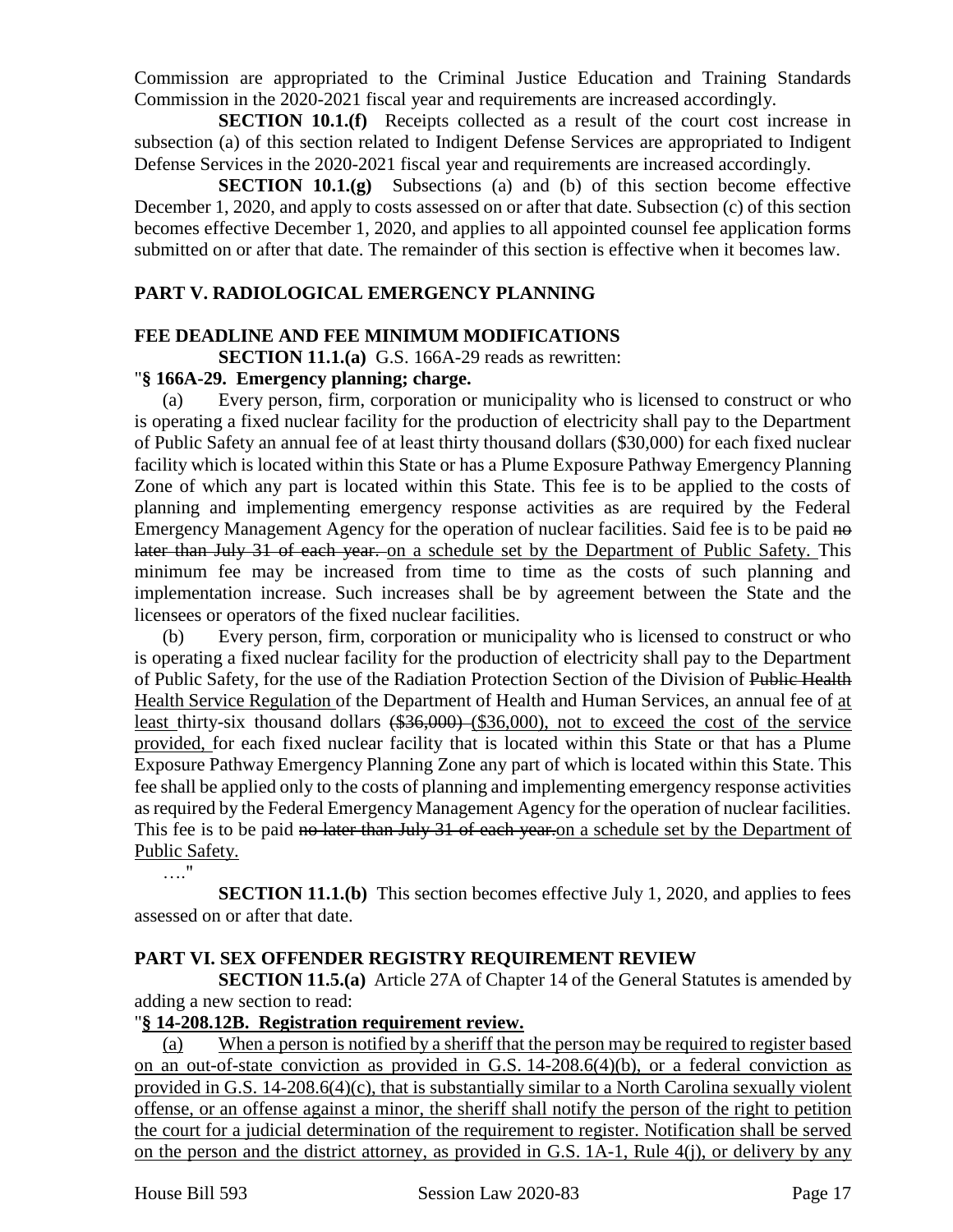other means that the person consented to in writing. The person may petition the court to contest the requirement to register by filing a petition to obtain a judicial determination as to whether the person is required to register under this Article. The judicial review shall be by a superior court judge presiding in the district where the petition is filed. The review under this section is limited to determine whether or not the person's out-of-state or federal conviction is substantially similar to a reportable conviction, as defined in G.S. 14-208.6(4)(a).

(b) The petition shall be filed in the county in which the person resides using a form created by the Administrative Office of the Courts. The petition must be filed with the clerk of court within 30 days of the person's receipt of the notification of the requirement to register from the sheriff. The person filing the petition must serve a copy of the petition on the office of the district attorney and the sheriff in the county where the person resides within three days of filing the petition with the clerk of court. The petition shall be calendared at the next regularly scheduled term of superior court. At the first setting, the petitioner must be advised of the right to have counsel present at the hearing and to the appointment of counsel if the petitioner cannot afford to retain counsel. Appointment of counsel shall be in accordance with rules adopted by the Office of Indigent Defense Services.

(c) At the hearing, the district attorney has the burden to prove by a preponderance of the evidence, that the person's out-of-state or federal conviction is for an offense, which if committed in North Carolina, was substantially similar to a sexually violent offense, or an offense against a minor. The person may present evidence in support of the lack of substantial similarity between the out-of-state or federal conviction, but may not contest the validity of the conviction. The court may review copies of the relevant out-of-state or federal criminal law and compare the elements of the out-of-state or federal offense to those purportedly similar to a North Carolina offense.

(d) After reviewing the petition, receiving any and all evidence presented by the parties at the hearing, considering any arguments of the parties, the presiding superior court judge shall determine whether the out-of-state or federal conviction is substantially similar to a reportable conviction. If the presiding superior court judge determines the out-of-state or federal conviction is substantially similar to a reportable conviction, the judge shall order the person to register as a sex offender pursuant to this Article. If the presiding superior court judge determines the out-of-state or federal conviction is not substantially similar to a reportable conviction, the judge shall indicate in an order that the person is not required to register as a sex offender pursuant to this Article, based on the out-of-state or federal conviction presented in the hearing. The judge shall prepare a written order and shall direct such order be filed with the clerk of court and copied to the district attorney and the sheriff.

(e) A person who properly files a petition in accordance with this provision shall not be required to register with the sheriff until such petition is decided by the court. No person who properly files a petition in accordance with this provision may be charged with failing to register or any other violation applicable to registrants under this Article, while such petition is pending judicial review as provided in this section.

(f) Any person who is notified by the sheriff of the person's requirement to register as a result of an out-of-state or federal conviction and fails to file a petition under this provision within 30 days of receipt of the notification shall be deemed to have waived judicial review of the person's requirement to register.

(g) A person notified of a requirement to register as a result of a conviction for an offense under G.S.  $14$ -208.6(4)(b) or G.S.  $14$ -208.6(4)(c), who willfully (i) does not file a petition under this section and (ii) does not register in accordance with this Article, shall be in violation of G.S. 14-208.11(a)(1) and shall be guilty of a Class F Felony as provided in that section.

(h) This section shall not be used in lieu of the process to terminate the period of registration pursuant to G.S. 14-208.12A.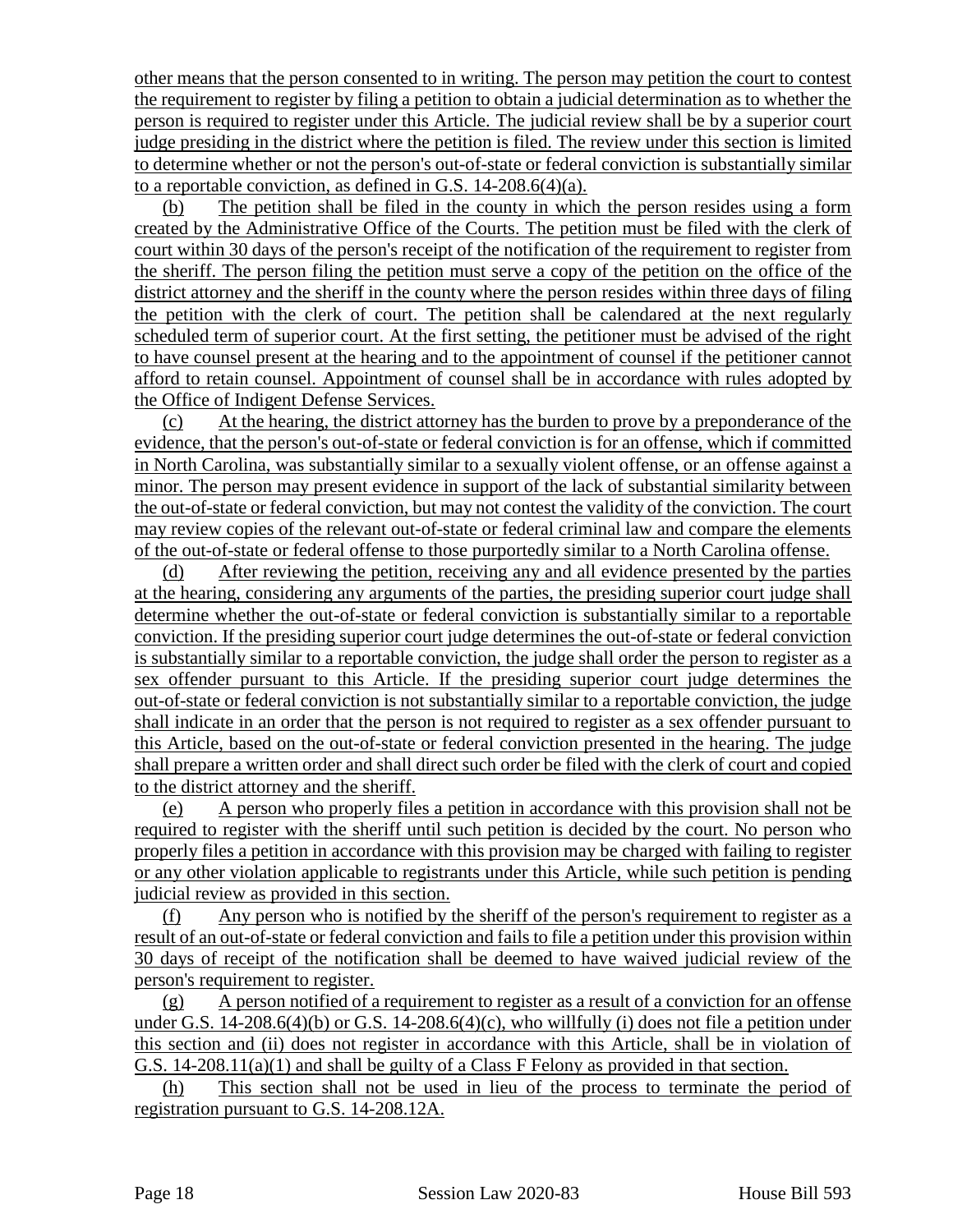(i) No sheriff, or employee of a sheriffs' office, district attorney's office, or the North Carolina State Bureau of Investigation shall incur any civil or criminal liability under North Carolina law as the result of the performance of official duties under this Article."

**SECTION 11.5.(b)** G.S. 7A-451 reads as rewritten:

## "**§ 7A-451. Scope of entitlement.**

(a) An indigent person is entitled to services of counsel in the following actions and proceedings:

> … (19) A proceeding involving a review of the sex offender registration requirement as provided in G.S. 14-208.12B.

…."

**SECTION 11.5.(c)** The State Bureau of Investigation, in consultation with the Office of the Attorney General, shall provide each elected District Attorney with a list of the class members subject to the Honorable Judge Terrence W. Boyle's order in Grabarczyk v. Stein, that resides in a county in that District Attorney's district. An elected District Attorney must decide to handle each case, or have the Attorney General handle the case. If requested by an elected District Attorney, the Attorney General shall make preliminary determinations, and represent the State in any proceedings created by this section. Each District Attorney or Attorney General shall review the prior substantially similar determination for every one of the class members. If the District Attorney or Attorney General make a preliminary determination that the individual's out-of-state or federal conviction is substantially similar to a North Carolina offense that would have required registration at the time of offense, they shall notify the person and the sheriff in the county where the individual resides. The District Attorney or Attorney General may petition the court in that county for judicial review of the registration.

**SECTION 11.5.(d)** The Department of Public Safety shall notify any individual registered on August 1, 2020, whose registration is solely based on a substantially similar determination for an out-of-state or federal conviction, of the right to contest the registration requirement and the process provided in G.S. 14-208.12B, as enacted by subsection (a) of this section.

**SECTION 11.5.(e)** This section becomes effective August 1, 2020, and applies to any individual notified of the right to contest required registration as a sex offender on or after that date.

# **PART VII. DECLARATION PUBLICATION**

**SECTION 11.7.** G.S. 166A-19.31(d) reads as rewritten:

"(d) When Prohibitions and Restrictions Take Effect. – All prohibitions and restrictions imposed by declaration pursuant to ordinances adopted under this section shall take effect in the emergency area immediately upon publication of the declaration unless the declaration sets a later time. For the purpose of requiring compliance, publication Publication shall include at least (i) posting of a signed copy of the declaration conspicuously posted on the Web site of the municipality or county, if the municipality or county has a Web site, and (ii) submittal of notice and a signed copy of the declaration to the Department of Public Safety WebEOC critical incident management system. Publication may also consist of reports of the substance of the prohibitions and restrictions in the mass communications media serving the emergency area or other effective methods of disseminating the necessary information quickly. As soon as practicable, however, appropriate distribution of the full text of any declaration shall be made. This subsection shall not be governed by the provisions of G.S. 1-597."

# **PART VIII. MISCELLANEOUS**

**SECTION 11.8.** If House Bill 635, 2020 Regular Session, becomes law, then Part V of that act is repealed.